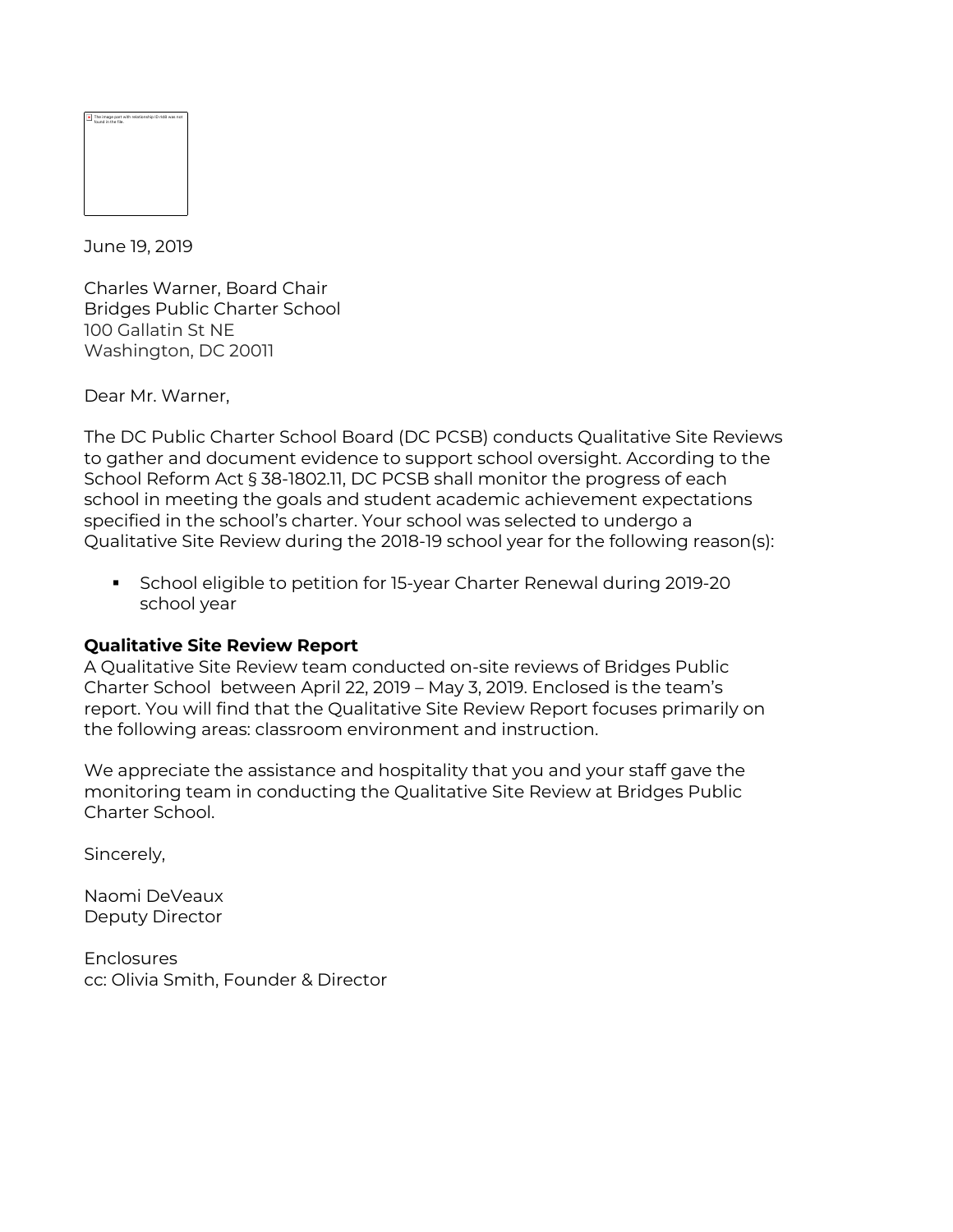## **Qualitative Site Review Report**

**Date:** June 19, 2019

### **Campus Information Campus Name:** Bridges Public Charter School (Bridges PCS) **Ward:** 5 **Grade levels:** Prekindergarten-3 through fifth

### **Qualitative Site Review (QSR) Information**

**Reason for Visit:** School eligible to petition for 15-year Charter Renewal during 2019-20 school year **Two-week Window:** April 22, 2019 – May 3, 2019 **QSR Team Members:** Four DC PCSB staff members including a special education (SPED) specialist and English Learner (EL) specialist and one consultant **Number of Observations:** 21 **Total Enrollment:** 412 **Students with Disabilities Enrollment:** 150 (36.4%) **English Language Learners Enrollment:** 170 (41.2%) **In-seat Attendance on Observation Days: Visit 1:** April 23, 2019 – 94.7% **Visit 2:** April 24, 2019 – 93.2% **Visit 3:** April 29, 2019 – 91.9% **Visit 4:** May 1, 2019 – 95.9% **Visit 5:** May 2, 2019 – 94.2% **Visit 6:** May 3, 2019 – 90.4%

### **Summary**

Bridges PCS's mission is:

to provide an exemplary educational program that includes preschoolers with special needs. Our developmentally appropriate, family and child-centered educational approach will nurture students to expand their developmental skills, in order to build a foundation for life-long learning.

During the two-week window, the QSR team observed evidence of the school's intentionally inclusive design. The master schedule at Bridges PCS allows for all students to have opportunities for academic and social-emotional inclusion. The high adult to student ratio allowed opportunities for students to receive targeted support. Through approaches like Discrete Trial Instruction<sup>1</sup>, many teachers and teacher assistants were able to successfully monitor student learning, especially during one-on-one time in self-contained classrooms. Most classrooms had a variety of materials available to students. Students had the opportunity to

 $\overline{a}$ <sup>1</sup> Discrete Trial Instruction is a teaching strategy that falls under Applied Behavioral Analysis that consists of giving directives, prompts, and positive reinforcement.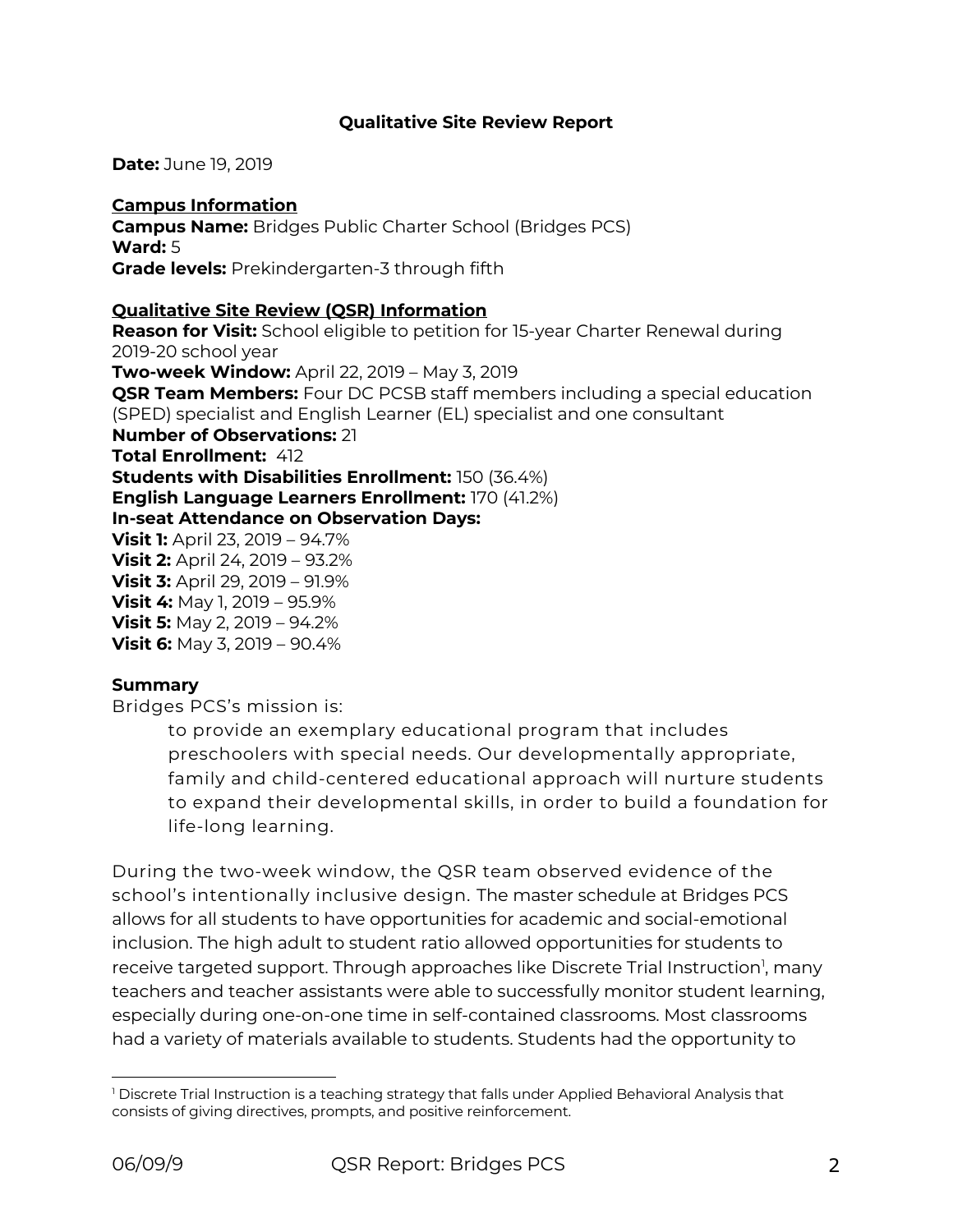move freely throughout the classroom and make choices about what activities they completed. Teachers focused on the whole child and showed deep care and concern for students' lives outside of school.

During the QSR two-week window, the team used the Charlotte Danielson *Framework for Teachin*g to examine classroom environment and instruction (see Appendix I and II). The QSR team scored 80% of observations as distinguished or proficient in the Classroom Environment domain. The majority of observations were rated as "proficient" or "distinguished," the two highest levels of performance on each component in this this domain. Teachers took great care to demonstrate respect and care for all students. The QSR team scored 68% of observations as distinguished or proficient in the Instruction domain. In the *Using Questioning Prompts/Discussion Techniques component*, most observations were rated as basic because only some students were involved in academic discussions or the teachers did most of the deep thinking for the students. In the other components, the majority of observations were proficient or distinguished, except in *Engaging Students in Learning*, where a significant percentage (41%) of observations were rated as basic. In these observations not all students intellectually engaged in lessons. Instead students stared into space or engaged in off-task behaviors. No observation received an unsatisfactory score in either domain.

| <b>School Year</b> | Domain 2:                    | Domain 3:          |
|--------------------|------------------------------|--------------------|
|                    | <b>Classroom Environment</b> | <b>Instruction</b> |
| 2014-15            | 76%                          | 68%                |
| 2017-18            | 79%                          | 66%                |
| 2018-19            | 80%                          | 68%                |

DC PCSB conducted a QSR at Bridges PCS in SY 2017-18 and SY 2013-142 . The qualitative results have remained consistent over the past five years.

# **Governance**

Charles Warner chairs the Bridges PCS Board of Trustees. The school's bylaws require both an annual meeting and a mid-year meeting. The School Reform  $Act^3$ (SRA) requires that all DC public charter schools have a majority of residents and at least two parent representatives on the board. Bridges PCS has been compliant with its bylaws and the SRA for the past five years.

# Specialized Instruction for Students with Disabilities

Due to the school's Tier 3 status on the Performance Management Framework (PMF) in SY 2017-18, DC PCSB last conducted a QSR at Bridges PCS in March 2018.

<sup>2</sup> https://www.dcpcsb.org/qualitative-site-review/bridges-qsr

<sup>3</sup> https://www.dcpcsb.org/policy/school-reform-act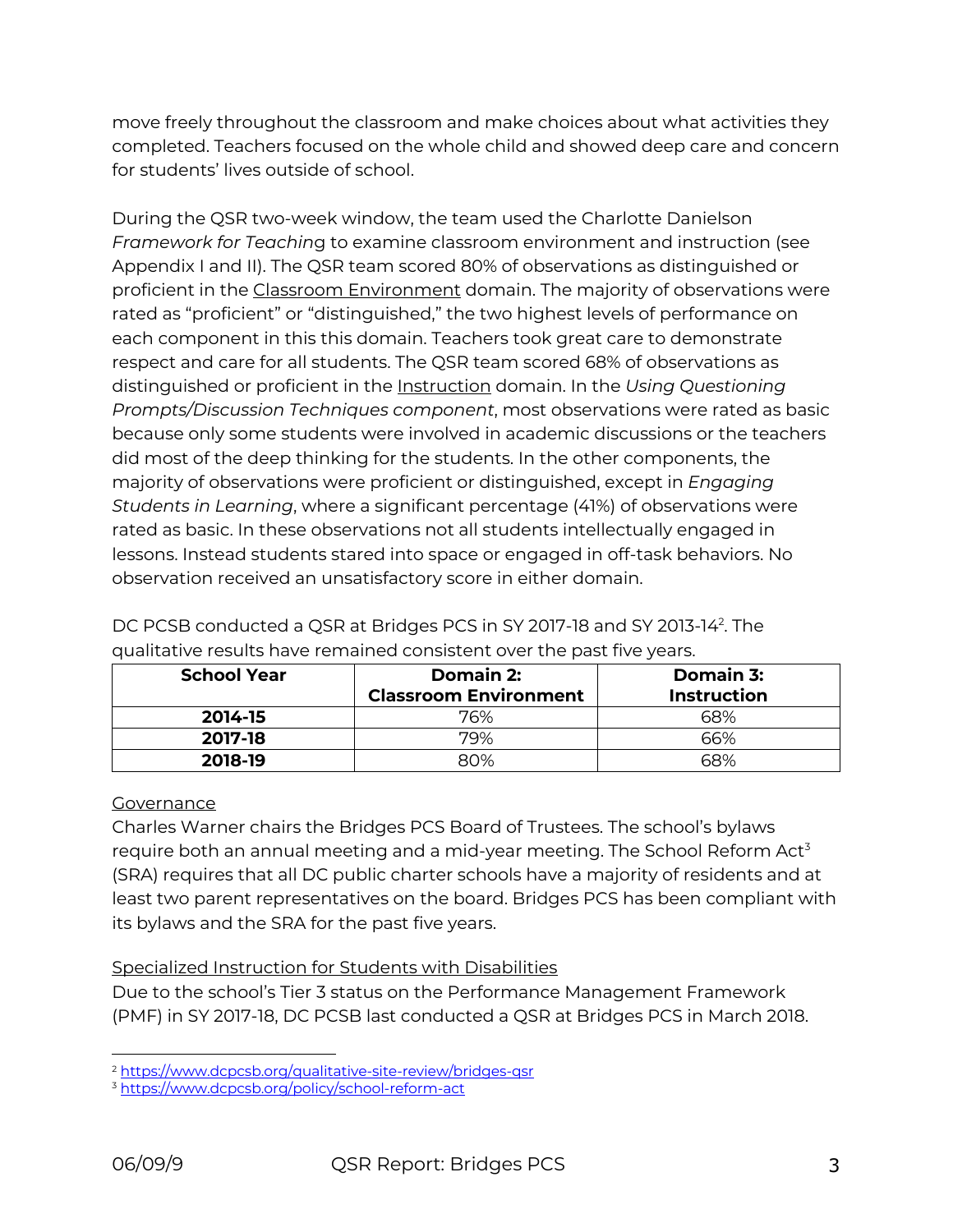Based on DC PCSB's observations during this most recent QSR, Bridges PCS demonstrated improvement in its special education program compared to last year's review. In 2018, the school's special education observations scored a 53% and 39% respectively in the Classroom Environment and Instruction domains. However, this year 75% of the school's self-contained special education observations scored proficient or distinguished in the Classroom Environment domain of the Danielson rubric, while 47% of self-contained observations scored proficient or distinguished in the Instruction domain. The school's mission includes offering a strong special education program, resulting in 36% of its students receiving special education services, with 66.2% of students with disabilities receiving services at level 3 or 4.

Prior to the two-week window, Bridges PCS completed a questionnaire about how it serves its students with disabilities (SWD). The review team looked for evidence of the school's articulated special education program across its continuum of educational settings. Overall, inclusive classrooms more successfully engaged students in learning than self-contained classrooms; but across the continuum most of the special education staff productively supported SWD during small-groups and independent work.

- In self-contained classrooms, the learning tasks only partially engaged students intellectually. Across multiple observations there were long periods of wait time while students sat and watched their classmates complete the same activity individually in a whole-group format. Half of the students required behavioral redirection as they waited idly for their turn. Intellectual engagement improved when students received individualized support during station activities. The inconsistent use of students' alternative communication devices such as gestures, communication boards, and symbols also contributed to students only partially engaging in learning tasks. In one classroom the teacher pre-programmed a device with content-specific vocabulary and icons, which allowed the student to participate fully in the activity. However, in another setting the teacher used a device to talk with the student during one-on-one work, but the device was not with the student during the whole-group exercise, thus leaving him/her without a means of communicating.
- Teachers in inclusive settings more consistently differentiated instruction than in self-contained settings. Many lessons incorporated differentiated supports such as: practicing prerequisite skills, varying the length of time needed to complete an assignment, and providing manipulatives and other resources. In one general education observation, students worked in groups where the general education teacher led one group while the other adults assisted individual students. One SWD worked with a teacher on basic addition using a computer while the rest of the group completed a geometry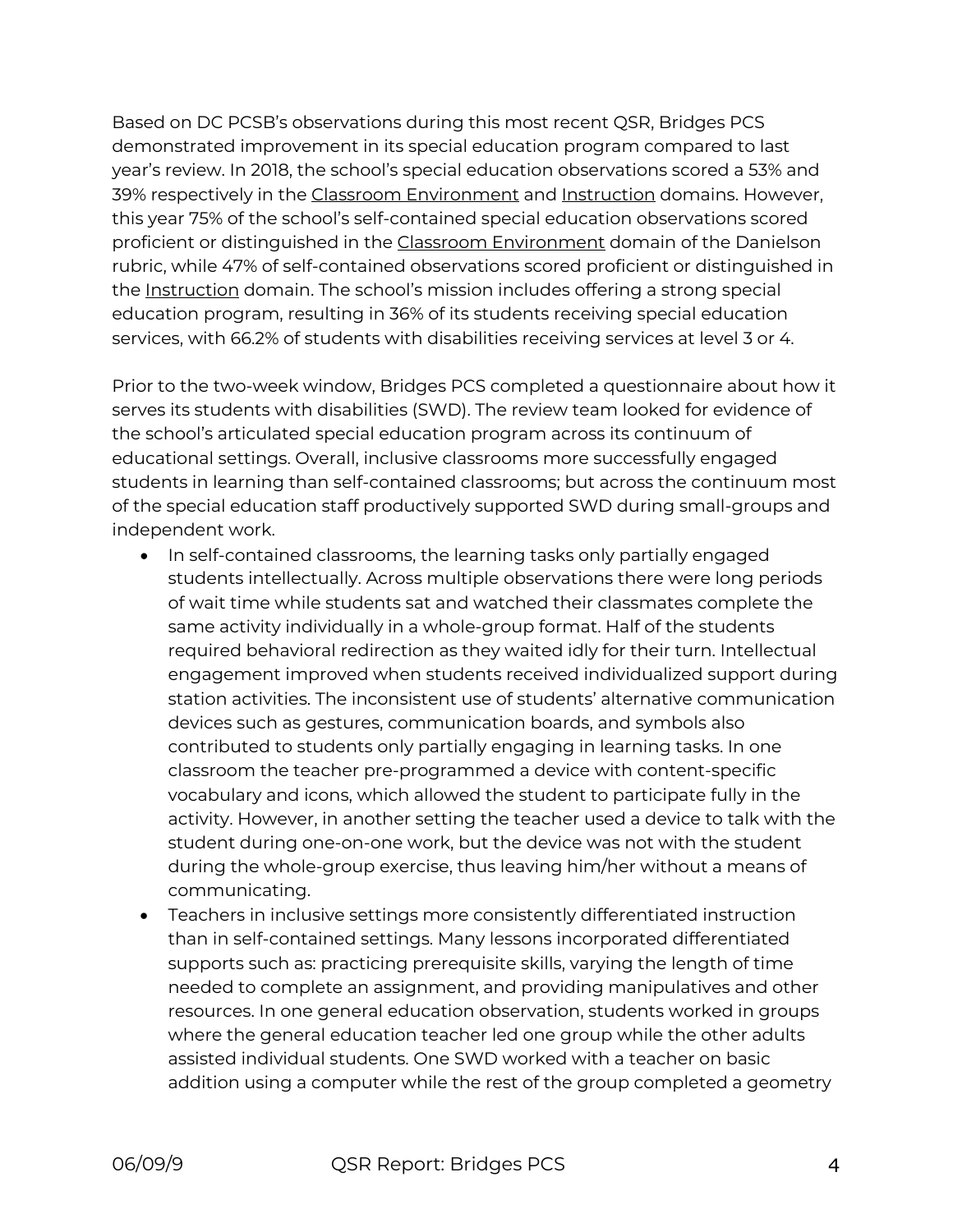assignment. Another special education teacher read the directions aloud to a student and used physical shape blocks to help him access the content.

• Across the school's continuum of services, a robust roster of special education teachers, teacher assistants, dedicated aides, and related services support the needs of SWD. There were at least four adults present in most observations, and for the most part, each person had a clearly defined role. In many selfcontained classrooms, teacher assistants and dedicated aides productively engaged with one to three students, monitoring student learning or recording Individualized Education Plans (IEP) data in students' progress trackers. Notably, many teacher assistants were able to successfully implement discrete trial instruction with individual SWD by giving directives, prompting when needed, providing positive reinforcement, and logging the results. However, in at least one observation, adults engaged in cell phone use as the lead teacher explained the content.

# Specialized Instruction for English Learners

According to the school, "Bridges PCS's English Language Acquisition model is primarily focused on a combination of pull-out and push-in services." DC PCSB observed English Learner (EL) students in both settings. Per the school's EL Questionnaire, "Pull-out services are usually reserved for students with the most need and focus on heavy scaffolding to reach grade level material. Push-in services are usually reserved for larger groups and students with less need and usually involve scaffolds that are easily implemented as classroom supports or done through co-teaching." In practice, DC PCSB observed the level of need in both settings was generally aligned with how the school described its program.

In the pull-out setting, DC PCSB staff observed a teacher working with three students. Per the school, the EL Teacher should use "a lot of graphic organizers to break down information for reading and writing. We have a plethora of books that we provide for students at their interest level." DC PCSB staff observed the EL teacher using a book featuring pictures and text to guide students through a lesson about pets. However, DC PCSB staff did not see the teacher use any graphic organizers. Due to behavioral issues in the pull-out setting, DC PCSB staff struggled to observe the EL program in full implementation. The teacher spent most of her time monitoring and addressing student behavior.

In the push-in setting, DC PCSB staff observed a teacher supporting several students through a history lesson about Amelia Earhart. Per the school, "Inside of push-in services, you will see ELL teachers either working in small groups with children, coteaching with a general education teacher, or consulting with teachers and giving advice." Further, the school says "ELL teachers often have mini white boards, and tablet computers. We use the white boards to write down information and clarify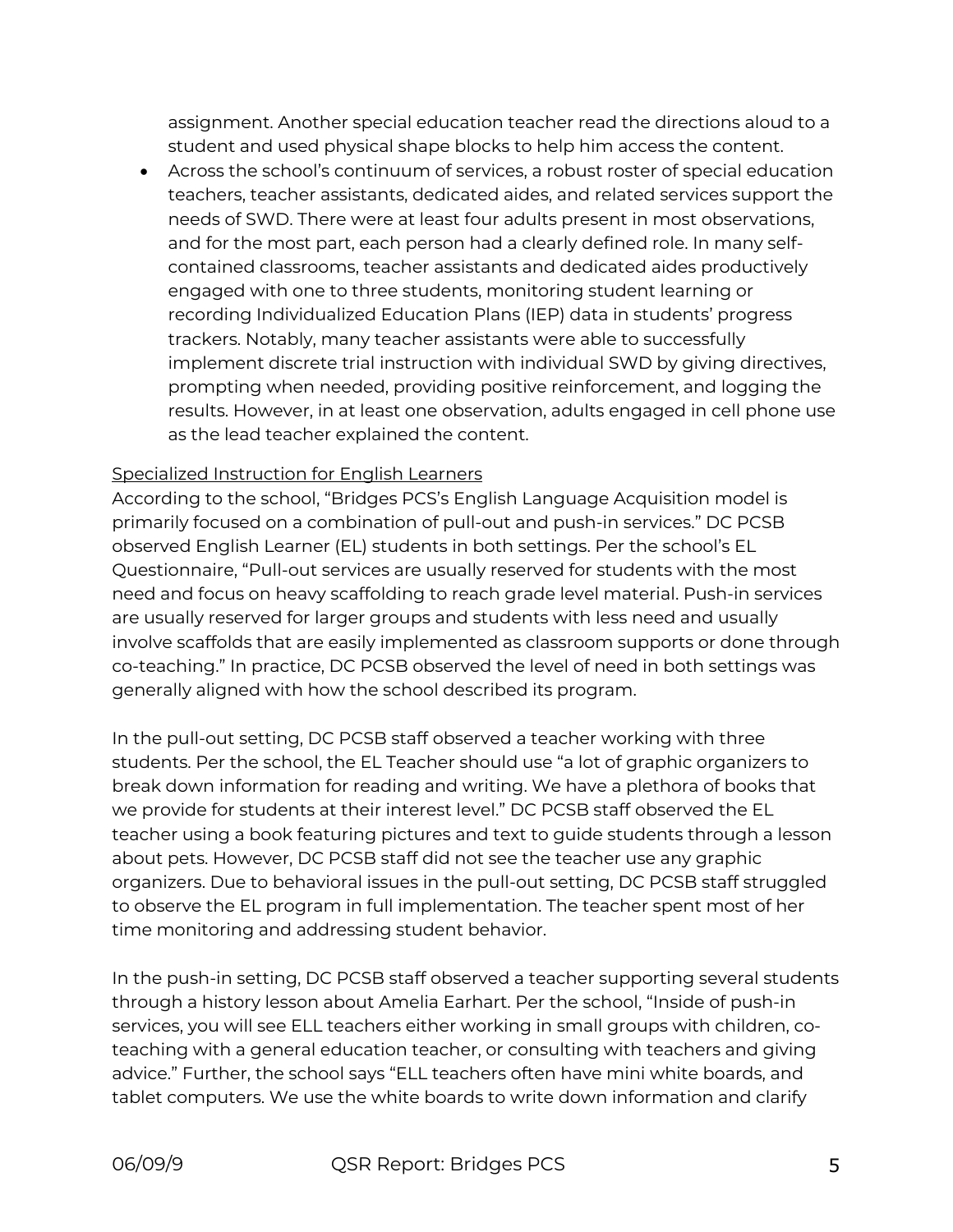what a teacher said. We can also use the tablet to look up pictures on the spot to help put information into context for students." DC PCSB observed an EL teacher working with a small group in the push-in setting. She used both a mini white board and a tablet to guide students through a question packet. For example, she wrote down the question words on the white board "who, what, why, where, and when" to remind students how to organize their thoughts when reading and responding to questions, she asked "If my question starts with who my answer will always be what?" the student responds "a person." She used the tablet to pull up maps to show where Amelia Earhart took off and landed during her first transatlantic flight.

Overall, DC PCSB staff observed the school implementing their EL programming with some level of fidelity, but behavioral issues created a barrier to successful program implementation in the pull-out setting.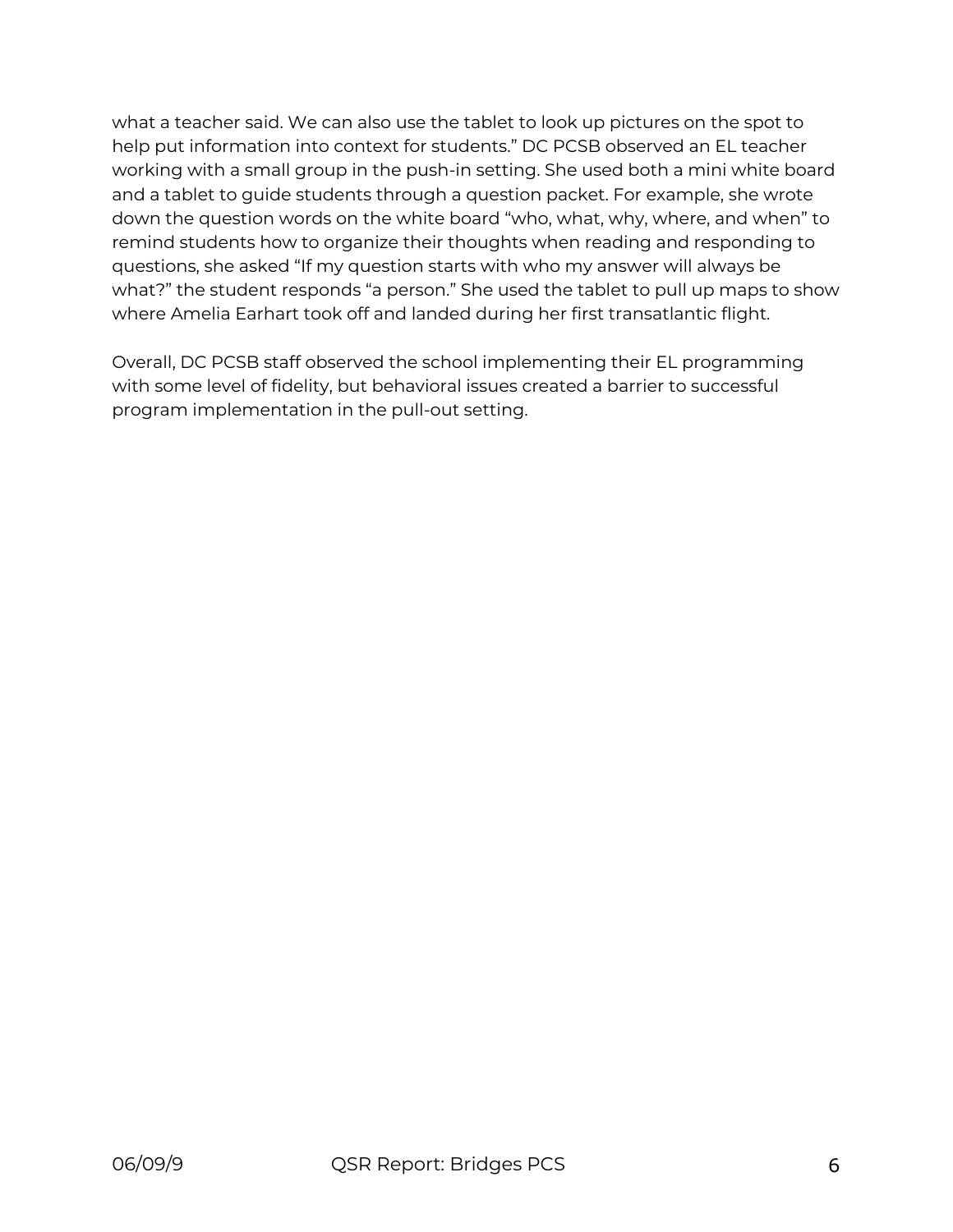### **THE CLASSROOM ENVIRONMENT4**

This table summarizes the school's performance on the Classroom Environment domain of the rubric during the unannounced visits. The label definitions for classroom observations of "distinguished," "proficient," "basic," and "unsatisfactory" are those from the Danielson framework. The QSR team scored 80% of classrooms as "distinguished" or "proficient" for the Classroom Environment domain. Please see Appendix III for a breakdown of each subdomain score.

| <b>The Classroom</b><br><b>Environment</b>                                          | <b>Evidence</b>                                                                                                                                                                                                                                                                                                                                                                                                                                                                                                                                                                                                                                                                                                                                                                                                                                                                                                                                                                                           | <b>School Wide Rating</b> |     |
|-------------------------------------------------------------------------------------|-----------------------------------------------------------------------------------------------------------------------------------------------------------------------------------------------------------------------------------------------------------------------------------------------------------------------------------------------------------------------------------------------------------------------------------------------------------------------------------------------------------------------------------------------------------------------------------------------------------------------------------------------------------------------------------------------------------------------------------------------------------------------------------------------------------------------------------------------------------------------------------------------------------------------------------------------------------------------------------------------------------|---------------------------|-----|
| <b>Creating an</b><br><b>Environment of</b><br><b>Respect and</b><br><b>Rapport</b> | The QSR team scored 92% of the observations as<br>distinguished or proficient in this component. In<br>the distinguished observations students<br>exhibited a high degree of respect for their<br>teachers and peers. The teacher continuously<br>engaged students in age-appropriate positive                                                                                                                                                                                                                                                                                                                                                                                                                                                                                                                                                                                                                                                                                                            | Distinguished             | 9%  |
|                                                                                     | reinforcement, including hugs, praising effort,<br>and calling individual children "sweetie."<br>Students frequently helped one another during<br>instructional activities and clean-up.<br>In the proficient observations students<br>exhibited respect for one another and their<br>teachers. In one observation students took turns<br>sharing materials in centers and kindly asked for<br>materials from friends. In another observation<br>students complimented a peer who read her<br>journal entry aloud to the class. In another class<br>students prepared for a Mother's Day brunch<br>and wrote words of encouragement to support<br>their peers who take the PARCC test. Teachers<br>tended to student's personal needs and<br>ensured students got breakfast. Furthermore,<br>teachers respected individual students' learning<br>needs. One teacher reminded a student that<br>her partner needed a quiet environment to do<br>his work, saying "So please give him that<br>respect, ok?" | Proficient                | 83% |
|                                                                                     | The QSR team scored less than 10% of<br>observations as basic in this component.                                                                                                                                                                                                                                                                                                                                                                                                                                                                                                                                                                                                                                                                                                                                                                                                                                                                                                                          | <b>Basic</b>              | 9%  |
|                                                                                     | The QSR team scored none of the observations<br>as unsatisfactory in this component.                                                                                                                                                                                                                                                                                                                                                                                                                                                                                                                                                                                                                                                                                                                                                                                                                                                                                                                      | Unsatisfactory            | 0%  |

<sup>&</sup>lt;sup>4</sup> Teachers may be observed more than once by different review team members.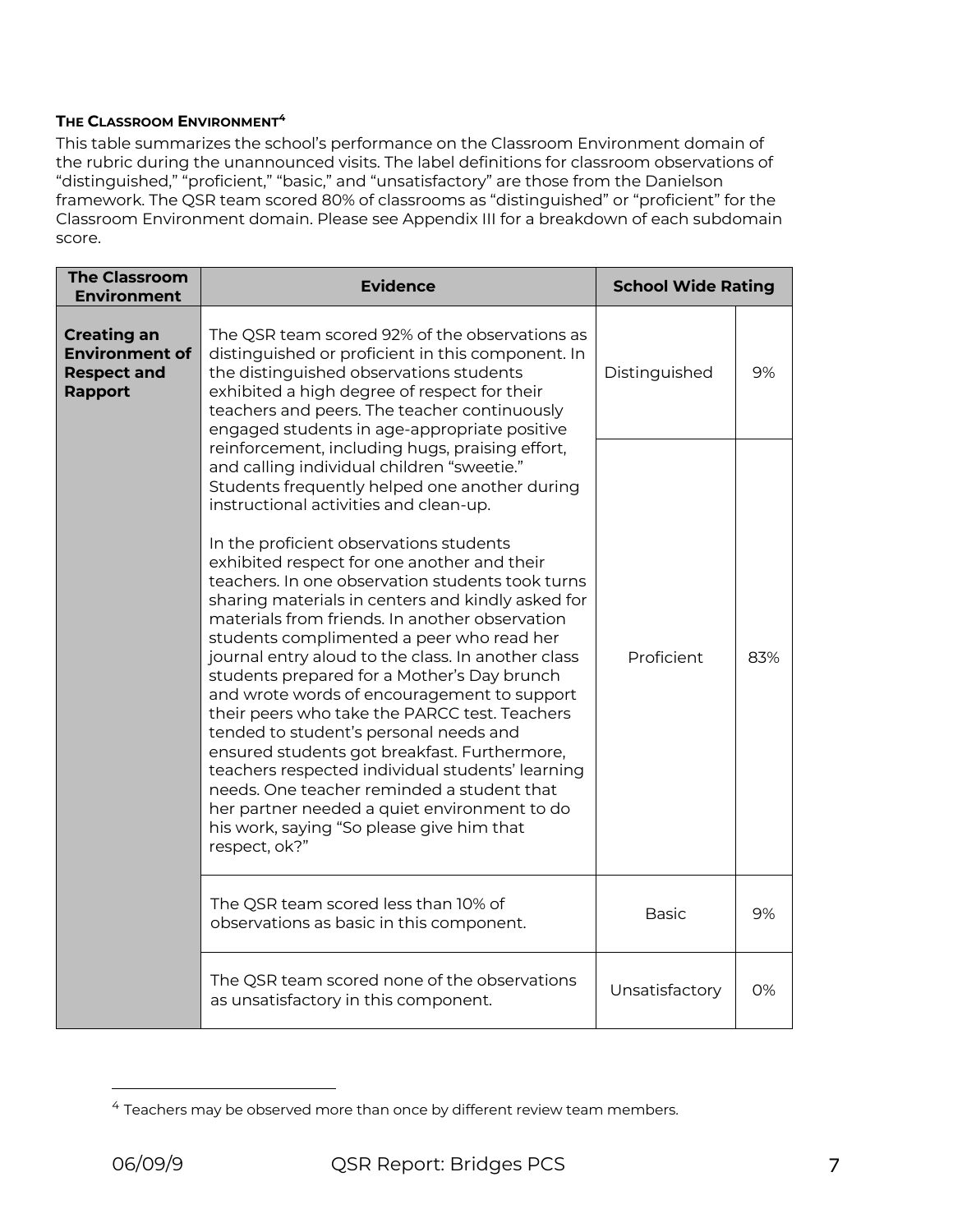| <b>The Classroom</b><br><b>Environment</b>              | <b>Evidence</b>                                                                                                                                                                                                                                                                                                                                                                                                                                                                                                                                                                                                                                                                                                                                                                                                                                                                                                                                                                                                                                                                                                                                                                                                                                                                                                                                                                                                                                                                                                                                                                                                                                                                         | <b>School Wide Rating</b> |     |
|---------------------------------------------------------|-----------------------------------------------------------------------------------------------------------------------------------------------------------------------------------------------------------------------------------------------------------------------------------------------------------------------------------------------------------------------------------------------------------------------------------------------------------------------------------------------------------------------------------------------------------------------------------------------------------------------------------------------------------------------------------------------------------------------------------------------------------------------------------------------------------------------------------------------------------------------------------------------------------------------------------------------------------------------------------------------------------------------------------------------------------------------------------------------------------------------------------------------------------------------------------------------------------------------------------------------------------------------------------------------------------------------------------------------------------------------------------------------------------------------------------------------------------------------------------------------------------------------------------------------------------------------------------------------------------------------------------------------------------------------------------------|---------------------------|-----|
| Establishing a<br><b>Culture for</b><br><b>Learning</b> | The QSR team scored 85% of the observations<br>as distinguished or proficient in this component.<br>In distinguished observations teachers<br>demonstrated passion for the subjects they<br>were exploring in class. In one classroom, the<br>teacher frequently exclaimed, "Brilliant!" when<br>responding to on-target student comments and                                                                                                                                                                                                                                                                                                                                                                                                                                                                                                                                                                                                                                                                                                                                                                                                                                                                                                                                                                                                                                                                                                                                                                                                                                                                                                                                           | Distinguished             | 20% |
|                                                         | explanations. In the same observation, two<br>students working together began jumping up<br>and down with excitement over the<br>mathematical processes, saying "We got it! We<br>got the correct answer! Now we can say it!" In<br>another distinguished observation the teacher<br>repeatedly emphasized the importance of<br>precise academic language, and multiple<br>students self-corrected during the lesson to<br>ensure the use of proper terminology. The<br>teacher said, "You gave me part of the answer,<br>but not the complete answer. Say it again," to<br>which the student responded—and then the<br>teacher repeated with a smile, "Sixty-four cubic<br>centimeters."<br>In the proficient observations high expectations<br>for learning and hard work were the norm. One<br>teacher required each group of students to hold<br>up their whiteboards to show their work before<br>continuing. When one student was<br>unmotivated, the teacher said, "You're better<br>than that! Get involved!"<br>Students in these observations understood their<br>role as learners and consistently expended good<br>effort. Where group work was occurring in a few<br>observations, students willingly helped one<br>another. Two students working together in one<br>observation celebrated, "We're finished!" after<br>completing one activity, then reminded each<br>other, "We still have math journal," and went to<br>get started on that task. In another observation<br>during small-group instruction, the students<br>were so excited to tell the teacher the next steps<br>in the calculation that they all jumped up from<br>the carpet to report their answer. | Proficient                | 65% |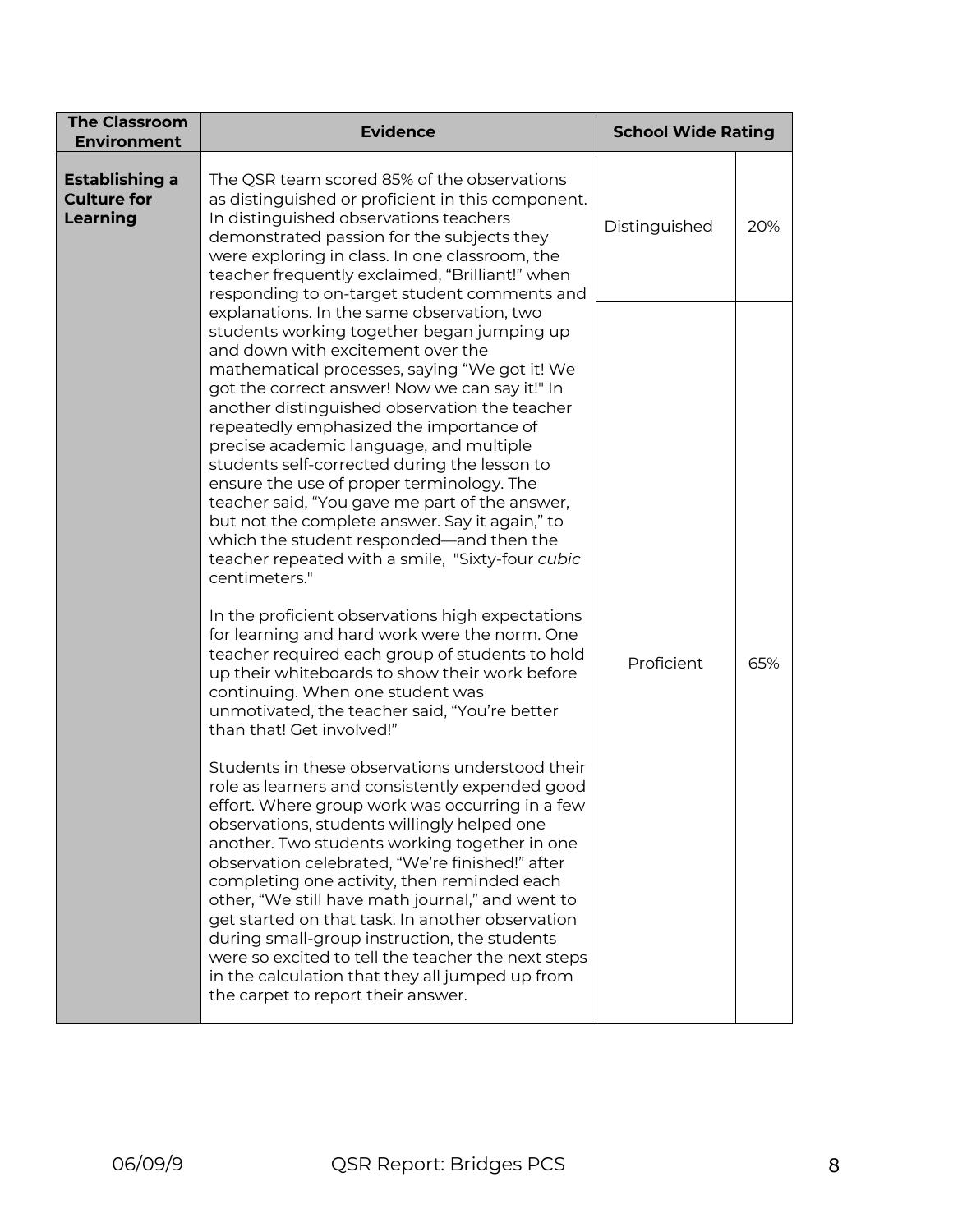| <b>The Classroom</b><br><b>Environment</b>        | <b>Evidence</b>                                                                                                                                                                                                                                                                                                                                                                                                                                                                                                                                                                                                                                                                                                                                                                                                                                                                                                                 | <b>School Wide Rating</b> |     |
|---------------------------------------------------|---------------------------------------------------------------------------------------------------------------------------------------------------------------------------------------------------------------------------------------------------------------------------------------------------------------------------------------------------------------------------------------------------------------------------------------------------------------------------------------------------------------------------------------------------------------------------------------------------------------------------------------------------------------------------------------------------------------------------------------------------------------------------------------------------------------------------------------------------------------------------------------------------------------------------------|---------------------------|-----|
|                                                   | The QSR team scored 15% of the observations as<br>basic in this component. One teacher urged,<br>but did not insist, that students use complete<br>sentences when retelling their favorite stories.<br>When students struggled, the adults first<br>attempted to reteach the elements of a fairy<br>tale but then provided students with answers. In<br>another observation the teacher attempted to<br>engage all students during a sing-along with<br>uneven success. Student commitment to<br>completing work varied in another observation;<br>some got right to work when a new problem<br>was displayed on the board, at times helping<br>one another, while others didn't attempt it. The<br>teacher encouraged the students who were<br>already working but not the ones who hadn't<br>started.                                                                                                                         | <b>Basic</b>              | 15% |
|                                                   | The QSR team scored none of the observations<br>as unsatisfactory in this component.                                                                                                                                                                                                                                                                                                                                                                                                                                                                                                                                                                                                                                                                                                                                                                                                                                            | Unsatisfactory            | 0%  |
| Managing<br><b>Classroom</b><br><b>Procedures</b> | The QSR team scored 74% of the observations<br>as distinguished or proficient in this component.<br>In distinguished observations instructional time<br>was maximized due to efficient and seamless<br>classroom routines and procedures. In one<br>distinguished classroom the teacher guided<br>students through several quick transitions, and<br>then modified a routine mid-lesson, and all<br>students responded successfully as they<br>transitioned into their next activity: "We have<br>about one more minute. If I don't give you a<br>check that's okay, I can give it to you later."<br>In another distinguished observation the<br>teacher repeatedly cued students to prepare for<br>a transition saying, "Two more minutes," and<br>"It's time to start putting caps on markers, and<br>you know what that means." Following that, no<br>instructional time was lost in the transition to<br>the next activity. | Distinguished             | 9%  |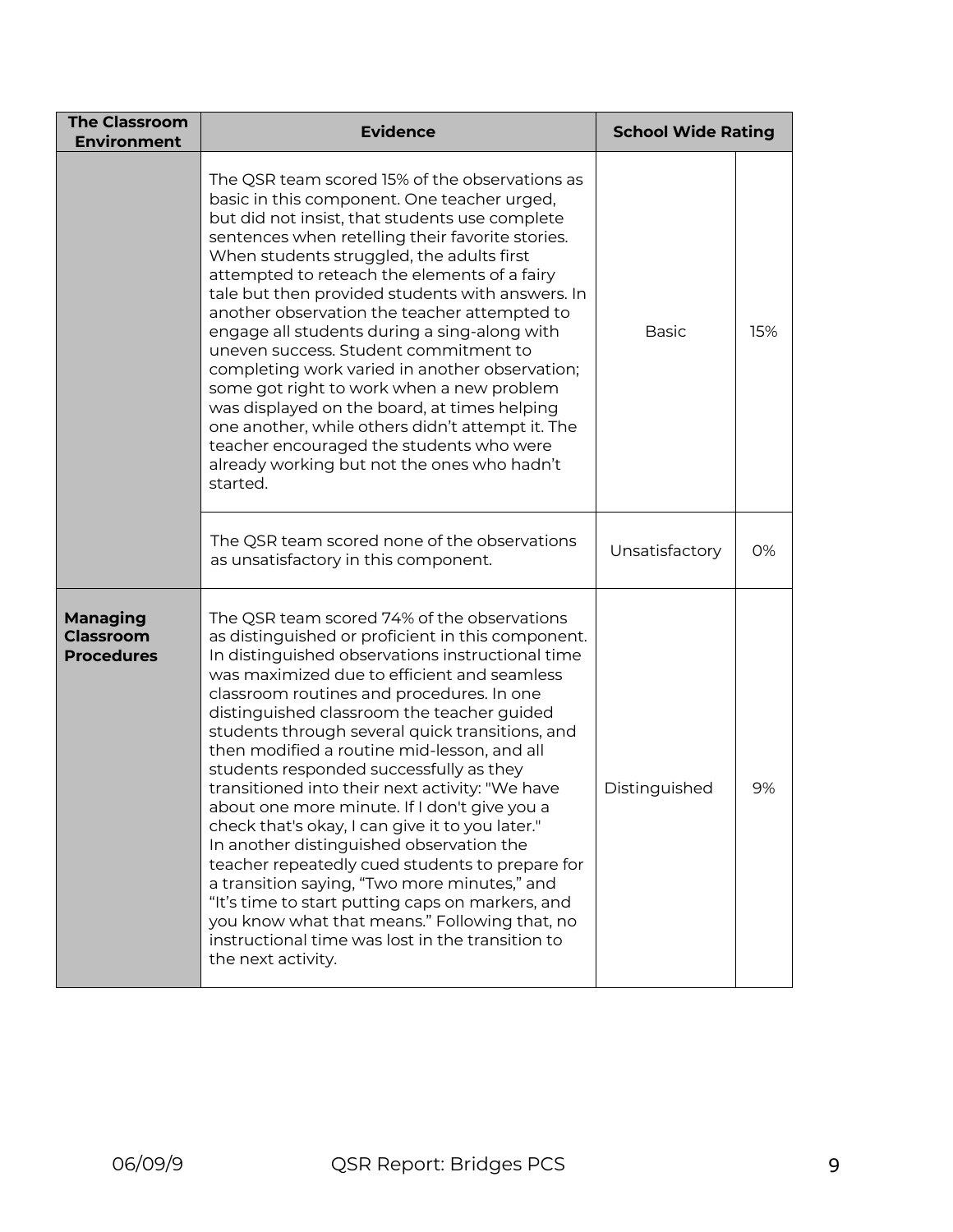| <b>The Classroom</b><br><b>Environment</b>           | <b>Evidence</b>                                                                                                                                                                                                                                                                                                                                                                                                                                                                                                                                                                                                                                                                                                                                                                                                                                                   | <b>School Wide Rating</b> |     |
|------------------------------------------------------|-------------------------------------------------------------------------------------------------------------------------------------------------------------------------------------------------------------------------------------------------------------------------------------------------------------------------------------------------------------------------------------------------------------------------------------------------------------------------------------------------------------------------------------------------------------------------------------------------------------------------------------------------------------------------------------------------------------------------------------------------------------------------------------------------------------------------------------------------------------------|---------------------------|-----|
|                                                      | In proficient observations, teachers maximized<br>classroom time by having co-teachers prep<br>instructional materials (e.g., worksheets, books,<br>manipulatives) during read-aloud activities and<br>mini-lessons. Students used silent signals to go<br>to the bathroom and teachers used songs and<br>chants such as "Eyes are watching. We sit in our<br>own space on the carpet. We are ready to learn."<br>In one proficient observation the teacher<br>guided the class to all stand and quickly throw<br>out their scrap paper. During the transition, the<br>teacher encouraged students by saying, "Thank<br>you for moving directly back to your seat<br>without talking." All teacher assistants were<br>productively engaged with one to three<br>students, either providing assistance or<br>recording IEP data on students' progress<br>trackers. | Proficient                | 65% |
|                                                      | The QSR team scored 26% of the observations<br>as basic in this component. In these<br>observations teachers inconsistently managed<br>routines and transitions, which led to some<br>disruption of learning. In one observation only<br>about half of students made quick transitions<br>from a classwork activity to laptop time, with<br>the other half not opening and using their<br>laptops. In several observations simple<br>transitions took up to five minutes, despite the<br>teachers' use of timers, verbal countdowns, and<br>transition music.                                                                                                                                                                                                                                                                                                     | <b>Basic</b>              | 26% |
|                                                      | The OSR team scored none of the observations<br>as unsatisfactory in this component.                                                                                                                                                                                                                                                                                                                                                                                                                                                                                                                                                                                                                                                                                                                                                                              | Unsatisfactory            | 0%  |
| <b>Managing</b><br><b>Student</b><br><b>Behavior</b> | The QSR team scored 68% of the observations<br>as distinguished or proficient in this component.<br>In distinguished observations there was no<br>misbehavior or lost instructional time due to<br>behavior management. In one distinguished<br>classroom the teacher consistently offered<br>students positive reinforcement: "I love how my<br>friends are following directions, and reminders<br>of expectations. Can you be ready with a safe<br>body?"                                                                                                                                                                                                                                                                                                                                                                                                       | Distinguished             | 23% |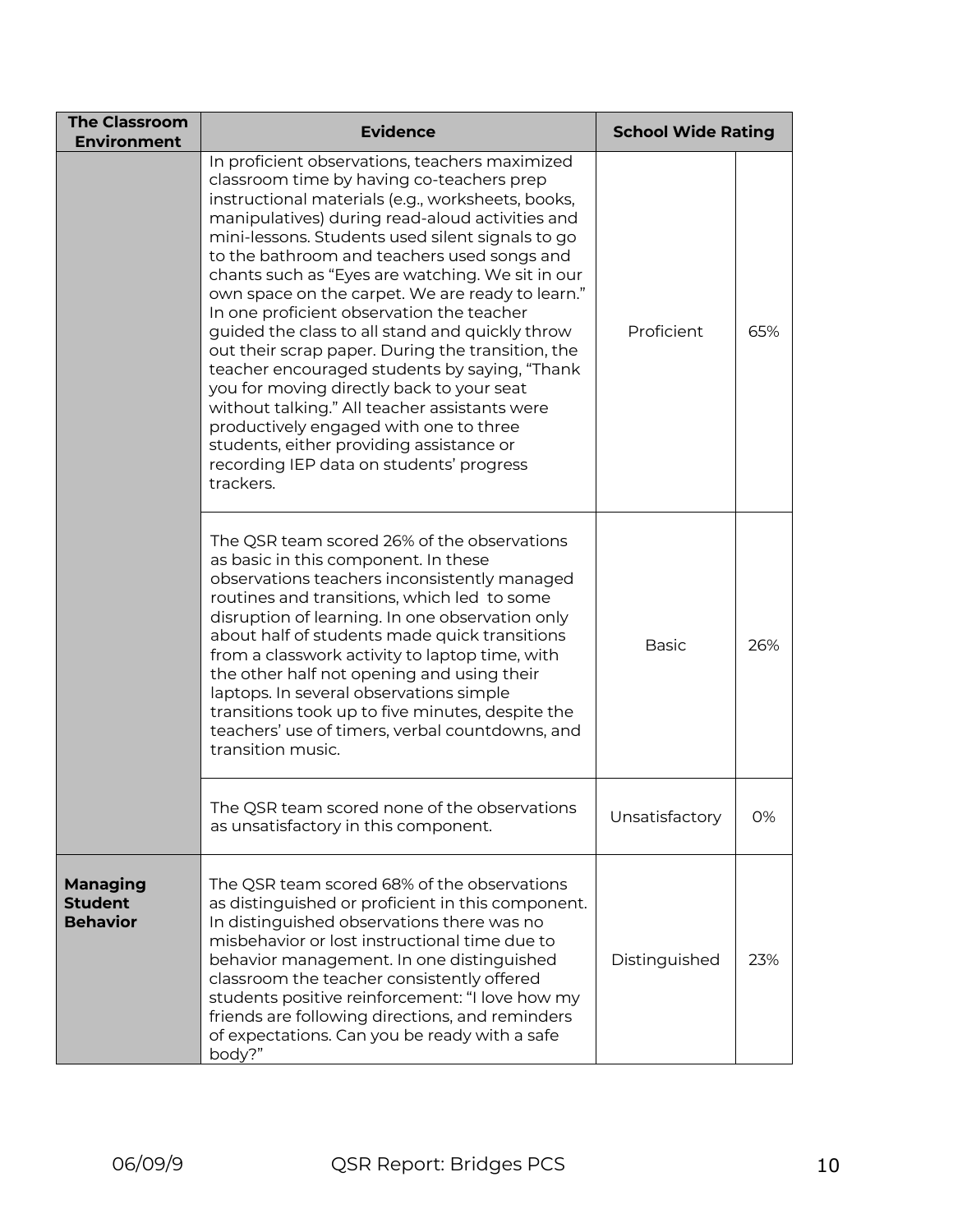| <b>The Classroom</b><br><b>Environment</b> | <b>Evidence</b>                                                                                                                                                                                                                                                                                                                                                                                                                                                                                                                                                                                                                                                                                                                                                                                                                                                                                                                                                                                                         | <b>School Wide Rating</b> |     |
|--------------------------------------------|-------------------------------------------------------------------------------------------------------------------------------------------------------------------------------------------------------------------------------------------------------------------------------------------------------------------------------------------------------------------------------------------------------------------------------------------------------------------------------------------------------------------------------------------------------------------------------------------------------------------------------------------------------------------------------------------------------------------------------------------------------------------------------------------------------------------------------------------------------------------------------------------------------------------------------------------------------------------------------------------------------------------------|---------------------------|-----|
|                                            | In another distinguished observation the<br>teacher quietly conferred with one student who<br>was upset. Following their conversation, the<br>student worked on the assigned tasks for the<br>remainder of the lesson. In another<br>distinguished observation the teacher<br>complimented students who exhibited positive<br>behavior and used frequent expressive hand<br>gestures (e.g., pointing to ears when<br>encouraging students to listen) to<br>communicate behavioral expectations.<br>Students consistently followed these nonverbal<br>cues.<br>In the proficient observations teachers<br>reminded students to "catch their bubbles" to<br>get students quiet, and they corrected student<br>behavior by saying, "listening ears," "looking<br>eyes" and "safe bodies." Teachers referred to<br>behavior expectations frequently. At one point a<br>teacher warned a student, "This is your second<br>warning. On the third, you know what happens.<br>You have to stop distracting the other students." | Proficient                | 45% |
|                                            | The QSR team scored 32% of the observations<br>as basic in this component. In the basic<br>observations students were non-compliant<br>when teachers gave directions. One teacher<br>asked, "All my friends back at zero. Who is ready<br>to show me they are ready to earn a pizza<br>party?" but students continued to struggle with<br>behavior, minimizing learning time. In another<br>basic observation the teacher projected a<br>behavior management app on the board but<br>did not reference the program at all during the<br>lesson. In another basic observation, the teacher<br>had mixed success in addressing disruptive or<br>harmful behavior. For example, a student<br>slapped another student on the arm, to which<br>the teacher said, "Walk past, you did not need<br>to touch her." The student replied, "But she hit<br>me first!" The teacher responded, "That's<br>doubtful," and moved on.                                                                                                   | Basic                     | 32% |
|                                            | The QSR team scored none of the observations<br>as unsatisfactory in this component.                                                                                                                                                                                                                                                                                                                                                                                                                                                                                                                                                                                                                                                                                                                                                                                                                                                                                                                                    | Unsatisfactory            | 0%  |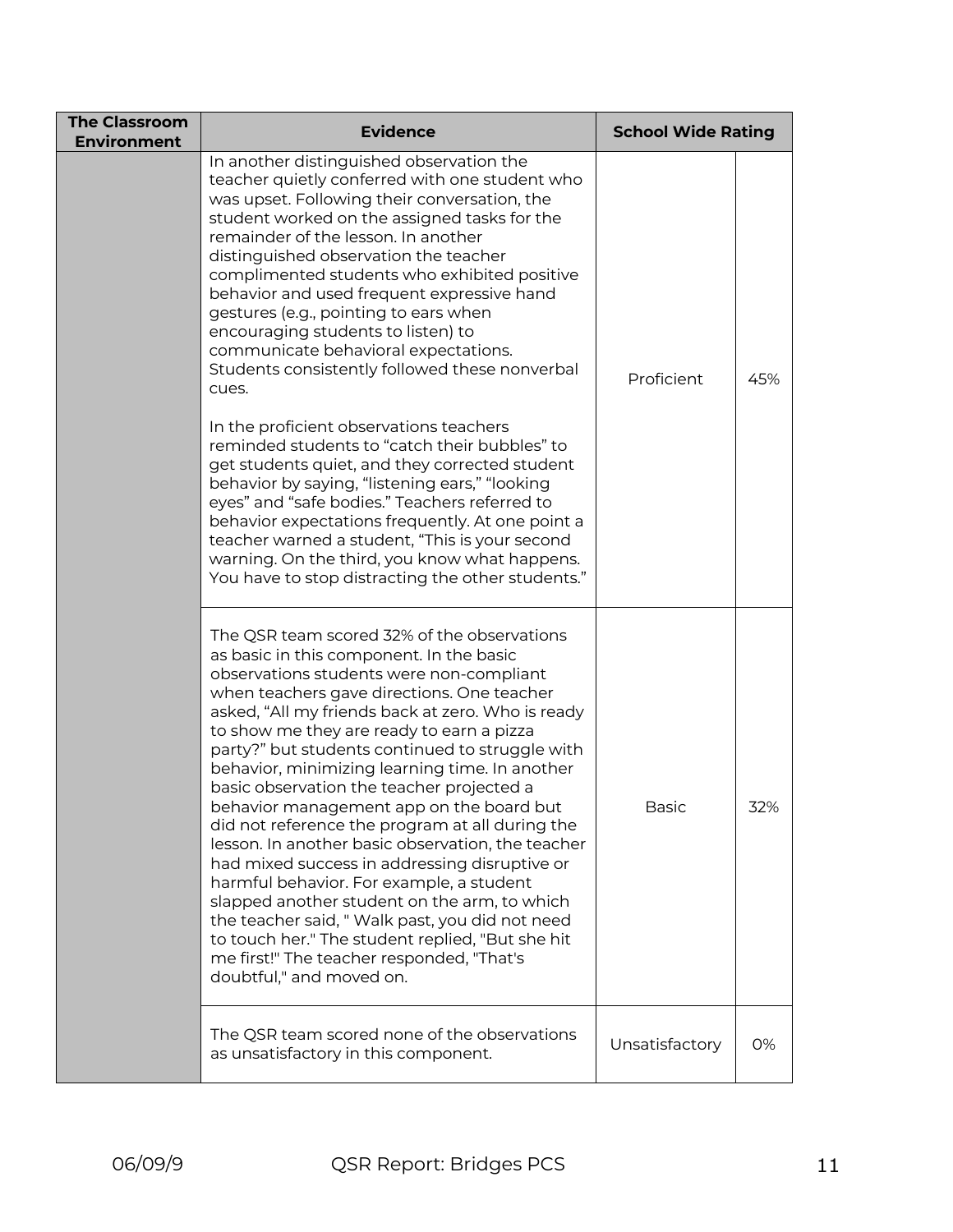## **INSTRUCTION**

This table summarizes the school's performance on the Instruction domain of the rubric during the unannounced visits. The label definitions for classroom observations of "distinguished," "proficient," "basic," and "unsatisfactory" are those from the Danielson framework. The QSR team scored 68% of classrooms as "distinguished" or "proficient" for the Instruction domain. Please see Appendix III for a breakdown of each subdomain score.

| <b>Instruction</b>                    | <b>Evidence</b>                                                                                                                                                                                                                                                                                                                                                                                                                                                                                                                                                                                                                                                                                                                                                                                                                                   | <b>School Wide Rating</b> |     |
|---------------------------------------|---------------------------------------------------------------------------------------------------------------------------------------------------------------------------------------------------------------------------------------------------------------------------------------------------------------------------------------------------------------------------------------------------------------------------------------------------------------------------------------------------------------------------------------------------------------------------------------------------------------------------------------------------------------------------------------------------------------------------------------------------------------------------------------------------------------------------------------------------|---------------------------|-----|
| <b>Communicating</b><br>with Students | The QSR team scored 84% of the observations<br>as distinguished or proficient in this<br>component. In the distinguished observation<br>the teacher's explanation of content was<br>thorough and clear, enhancing students'<br>conceptual understanding and constantly<br>inviting their intellectual engagement. In the<br>proficient observations the teachers'<br>explanation of content was scaffolded, clear,<br>and accurate. Two math lessons involved<br>teachers walking students through the steps to<br>solve a word problem on the board, inviting<br>students to assist in determining next steps and<br>making calculations. One teacher<br>demonstrated concepts of multiplication clearly<br>by modeling and working with students on<br>creating arrays, successfully encouraging<br>students to use academic vocabulary such as | Distinguished             | 5%  |
|                                       | "columns" and "rows." Teachers' explanations<br>focused on strategies students could use<br>independently, and frequently invited their<br>intellectual engagement. In a grammar lesson<br>the teacher modeled for students the strategy<br>of reading a sentence aloud and snapping<br>when there was a comma and slapping their<br>knee when there was a period. Students were<br>invited to use multiple strategies to uncover<br>and fix their error, as one teacher said, "There<br>are many ways of solving these kinds of<br>problems-- I can't wait to see the strategies you<br>use and the approach you take to find the<br>correct answer."                                                                                                                                                                                            | Proficient                | 79% |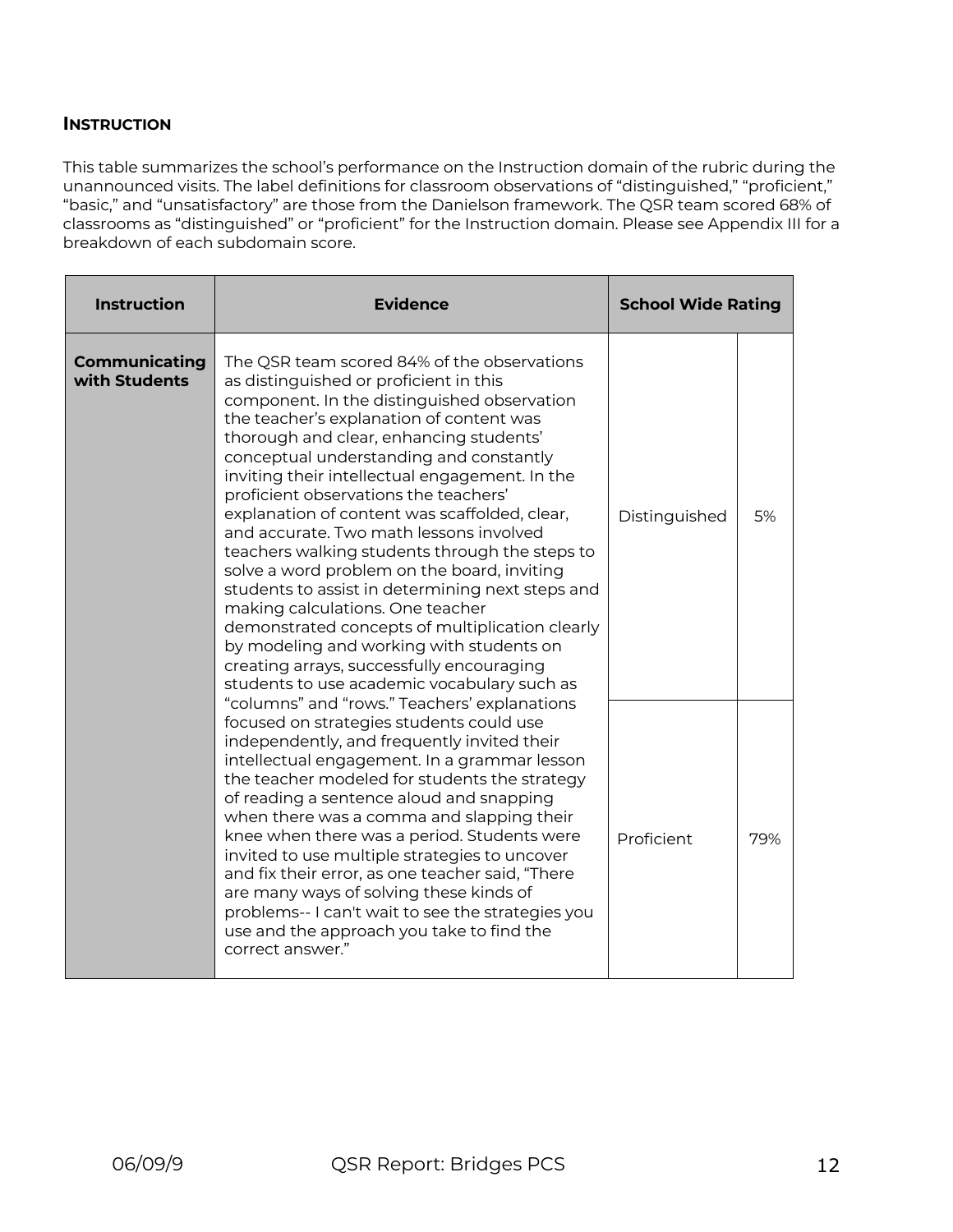| <b>Instruction</b>                                                                           | <b>Evidence</b>                                                                                                                                                                                                                                                                                                                                                                                                                                                                                                                                                                                                                                                                                                                                                                                                                                                                                                                                                                                                                                                                                                         | <b>School Wide Rating</b> |     |
|----------------------------------------------------------------------------------------------|-------------------------------------------------------------------------------------------------------------------------------------------------------------------------------------------------------------------------------------------------------------------------------------------------------------------------------------------------------------------------------------------------------------------------------------------------------------------------------------------------------------------------------------------------------------------------------------------------------------------------------------------------------------------------------------------------------------------------------------------------------------------------------------------------------------------------------------------------------------------------------------------------------------------------------------------------------------------------------------------------------------------------------------------------------------------------------------------------------------------------|---------------------------|-----|
|                                                                                              | The QSR team rated 21% of the observations as<br>basic in this component. In these observations<br>students indicated that they did not know what<br>to do. In one observation the teacher modeled<br>how to write a persuasive sentence. Instead of<br>generating their own sentence, half of the<br>students copied the teacher's model verbatim.<br>Similarly, in another observation the teacher<br>had a student model a written response to the<br>question, "What is your favorite fairy tale?"<br>However, students were unable to answer the<br>question, and as a result, the teacher had to<br>clarify the directions for the assignment after<br>realizing students were confused.                                                                                                                                                                                                                                                                                                                                                                                                                          | <b>Basic</b>              | 16% |
|                                                                                              | The QSR team scored none of the observations<br>as unsatisfactory in this component.                                                                                                                                                                                                                                                                                                                                                                                                                                                                                                                                                                                                                                                                                                                                                                                                                                                                                                                                                                                                                                    | Unsatisfactory            | 0%  |
| <b>Using</b><br>Questioning/<br><b>Prompts and</b><br><b>Discussion</b><br><b>Techniques</b> | The QSR team scored 47% of the observations<br>as distinguished or proficient in this<br>component. In the distinguished observation<br>teacher and students asked high-level<br>questions such as, "What else can you use to<br>make a square?" and "Is he right or wrong? Ok,<br>how would you tell him to fix his work?" In<br>proficient observations teachers challenged<br>students to justify their thinking and<br>successfully engaged most students in the<br>discussion, employing a range of strategies to<br>ensure that most students were heard. In one<br>classroom the teacher offered open-ended<br>questions, inviting students to articulate their<br>observations: "For this first one, what do you<br>notice about it?" When individual students<br>responded, the teacher polled the entire class to<br>check for agreement, challenges, or follow-up<br>questions. In another proficient observation the<br>teacher invited students to unpack and fix one<br>student's mathematical errors. The teacher<br>asked students to think, discuss with partners,<br>and share with the entire group. | Distinguished             | 5%  |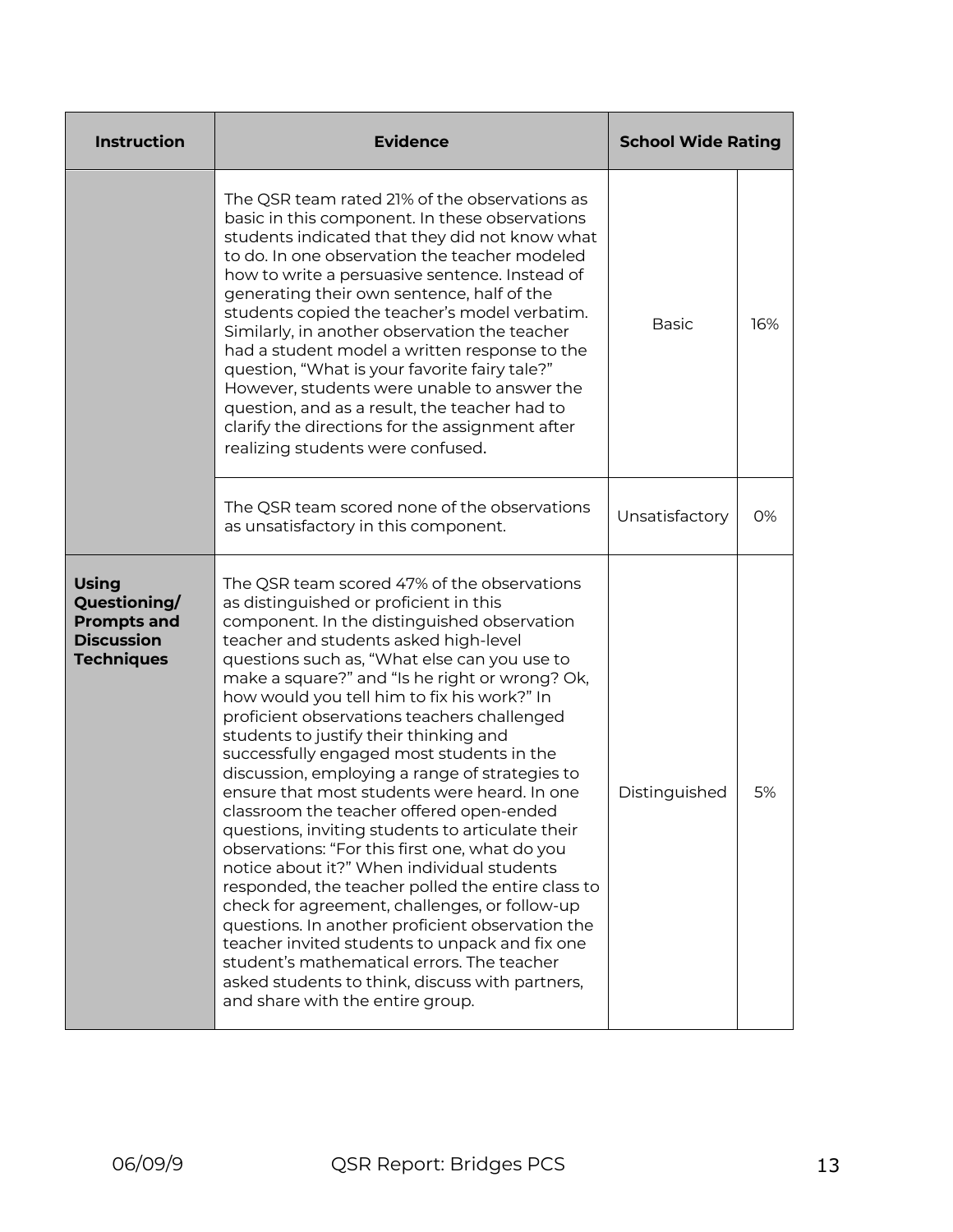| <b>Instruction</b>                                       | <b>Evidence</b>                                                                                                                                                                                                                                                                                                                                                                                                                                                                                                                                                                                                                                                                                                                                                                                                                                                                                                                                                                                                                                                                                                                                    | <b>School Wide Rating</b> |     |
|----------------------------------------------------------|----------------------------------------------------------------------------------------------------------------------------------------------------------------------------------------------------------------------------------------------------------------------------------------------------------------------------------------------------------------------------------------------------------------------------------------------------------------------------------------------------------------------------------------------------------------------------------------------------------------------------------------------------------------------------------------------------------------------------------------------------------------------------------------------------------------------------------------------------------------------------------------------------------------------------------------------------------------------------------------------------------------------------------------------------------------------------------------------------------------------------------------------------|---------------------------|-----|
|                                                          | In one observation the teacher pre-<br>programmed communication devices with<br>targeted vocabulary words and icons related to<br>a unit on money, allowing the students that<br>used the devices to participate fully in the<br>discussion. When assessing students'<br>comprehension, the teacher used pictures of<br>the characters and settings. The combined<br>verbal and visual prompts invited most students<br>to participate in the discussion. In another<br>proficient observation, the teacher circulated to<br>stations and engaged almost every student in<br>individual discussions about their work at the<br>stations.                                                                                                                                                                                                                                                                                                                                                                                                                                                                                                           | Proficient                | 42% |
|                                                          | The QSR team rated 53% of the observations as<br>basic in this component. In the basic<br>observations, only a few students actually<br>participated in questioning and discussion. In<br>one observation the teacher projected a<br>worksheet onto the board and asked students<br>to respond to the math prompts. Only a few<br>students raised their hands to participate, and<br>the teacher consistently called on the same few<br>students. In another observation the teacher<br>answered most of her own questions. "What is it<br>called? Title. When you give an opinion, you<br>have to give a what? Reason. What's another<br>word that means convincing? Persuade." In<br>another observation the teacher attempted to<br>engage students in a partner discussion with<br>limited success. Finally, one teacher<br>inconsistently had a student use their<br>alternative communication device. During one-<br>on-one work, the teacher used it to<br>communicate with the student, but during the<br>whole-group exercise, the device was not<br>available to the student and the student could<br>not participate in the discussion. | <b>Basic</b>              | 53% |
|                                                          | The QSR team scored none of the observations<br>as unsatisfactory in this component.                                                                                                                                                                                                                                                                                                                                                                                                                                                                                                                                                                                                                                                                                                                                                                                                                                                                                                                                                                                                                                                               | Unsatisfactory            | 0%  |
| <b>Engaging</b><br><b>Students in</b><br><b>Learning</b> | The QSR team scored 74% of the observations<br>as distinguished or proficient in this<br>component.                                                                                                                                                                                                                                                                                                                                                                                                                                                                                                                                                                                                                                                                                                                                                                                                                                                                                                                                                                                                                                                | Distinguished             | 9%  |
|                                                          |                                                                                                                                                                                                                                                                                                                                                                                                                                                                                                                                                                                                                                                                                                                                                                                                                                                                                                                                                                                                                                                                                                                                                    |                           |     |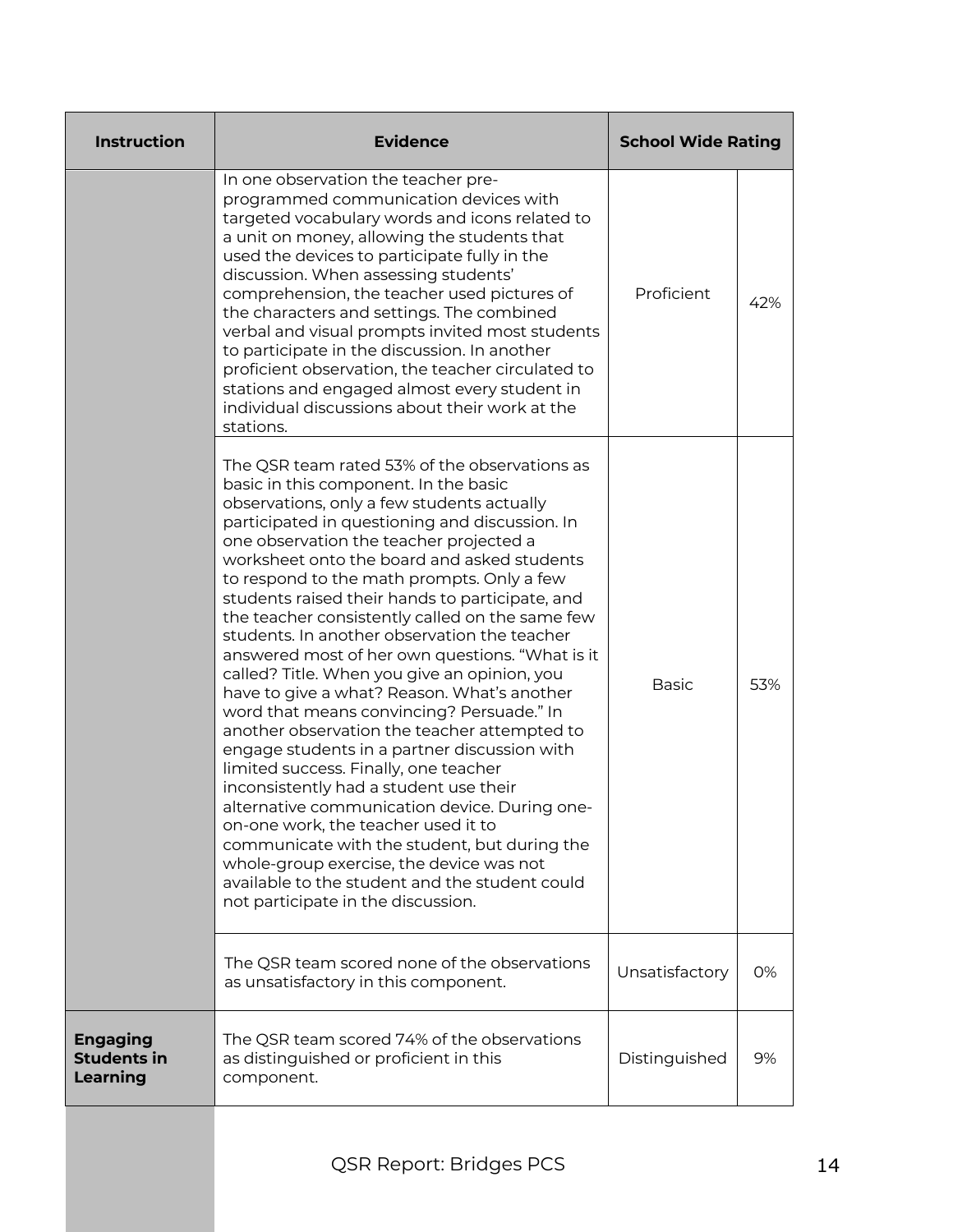| <b>Instruction</b> | <b>Evidence</b>                                                                                                                                                                                                                                                                                                                                                                                                                                                                                                                                                                                                                                                                                                                                                                                                                                                                                                                                                                                                                                                                                                                                                                                                                                                                                  | <b>School Wide Rating</b> |     |
|--------------------|--------------------------------------------------------------------------------------------------------------------------------------------------------------------------------------------------------------------------------------------------------------------------------------------------------------------------------------------------------------------------------------------------------------------------------------------------------------------------------------------------------------------------------------------------------------------------------------------------------------------------------------------------------------------------------------------------------------------------------------------------------------------------------------------------------------------------------------------------------------------------------------------------------------------------------------------------------------------------------------------------------------------------------------------------------------------------------------------------------------------------------------------------------------------------------------------------------------------------------------------------------------------------------------------------|---------------------------|-----|
|                    | In the distinguished observation all students<br>were engaged in challenging content<br>throughout the lesson. A group of students<br>worked at a table with the lead teacher, while<br>one student worked on basic addition problems<br>on the computer, and another student used<br>blocks with a SPED teacher to make shapes. All<br>other students worked together productively. In<br>proficient observations the lessons had a clearly<br>defined structure, and the pacing of the lessons<br>was appropriate. In one proficient observation,<br>the teacher discussed mathematical concepts<br>and problem solving before providing<br>independent work time for students to<br>complete PARCC assessment practice, followed<br>by a whole-group share out. In another<br>observation students worked in pairs to solve<br>problems before volunteering to share their<br>rationales with the whole class; all students<br>actively participated throughout the activity by<br>conferring with partners. Most learning tasks<br>had multiple correct responses or approaches.<br>For example, students enthusiastically used<br>their imagination to create food or crafts during<br>a stations activity. The teacher asked students<br>questions to help them explain what they<br>made. | Proficient                | 65% |
|                    | The QSR team scored 26% of the observations<br>as basic in this component. Across multiple<br>observations there were long periods of wait<br>time while students sat and watched each<br>classmate complete the same activity in a<br>whole-group format. Half of the students<br>required correction and redirection as they sat<br>idly waiting for their turn.<br>The activities in other observations intellectually<br>engaged some, but not all students. Phonics<br>and writing assignments in one class required<br>students to show their thinking, but students<br>could not answer the prompts, and<br>subsequently, adults ended up doing the<br>"heavy lifting" for some students (i.e., provide<br>students with the answers), and not everyone<br>had finished by the end of the lesson.                                                                                                                                                                                                                                                                                                                                                                                                                                                                                         | <b>Basic</b>              | 26% |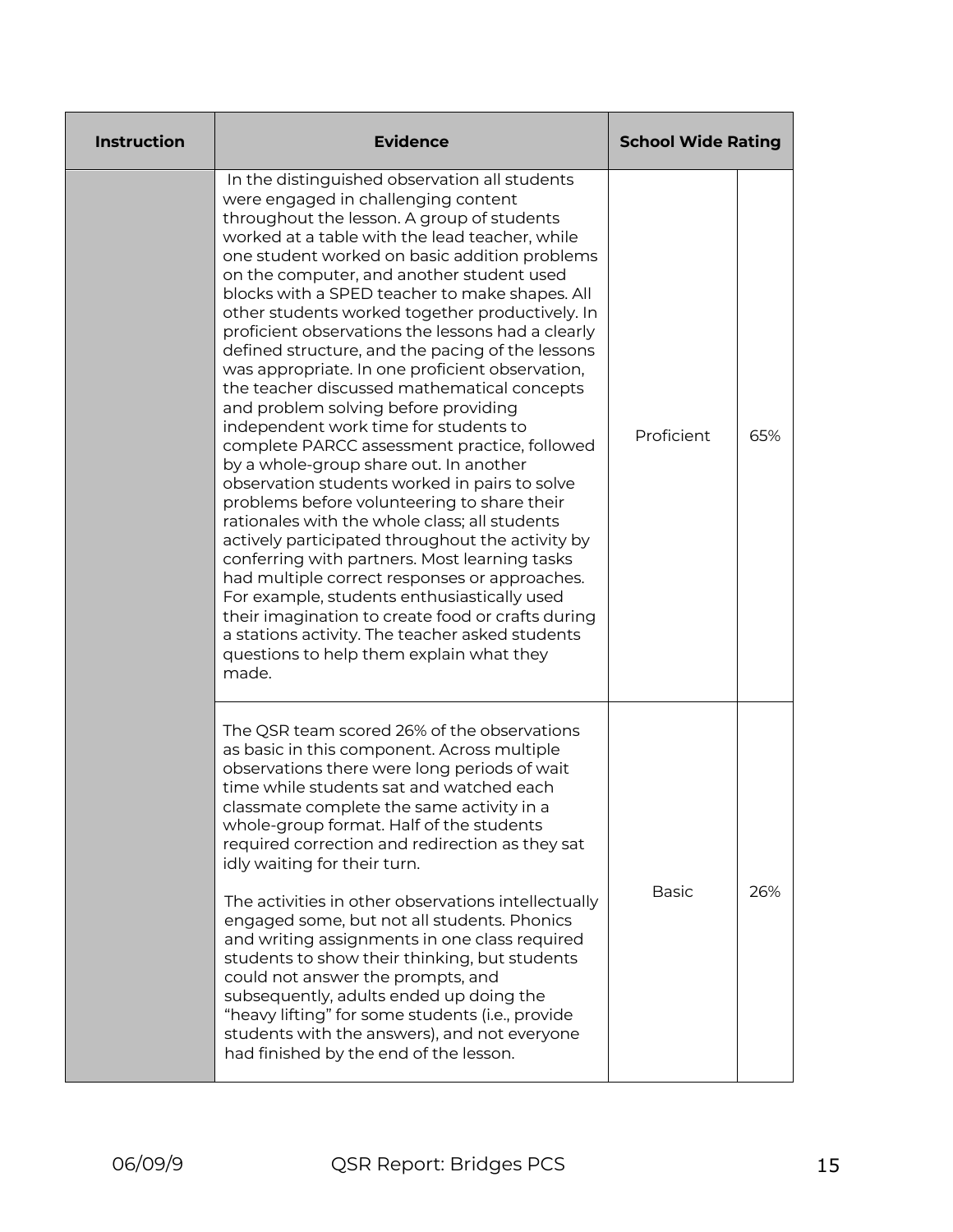| <b>Instruction</b>                                         | <b>Evidence</b>                                                                                                                                                                                                                                                                                                                                                                                                                                                                                                                                                                                                                                                                                                                                                                                                                                       | <b>School Wide Rating</b> |     |
|------------------------------------------------------------|-------------------------------------------------------------------------------------------------------------------------------------------------------------------------------------------------------------------------------------------------------------------------------------------------------------------------------------------------------------------------------------------------------------------------------------------------------------------------------------------------------------------------------------------------------------------------------------------------------------------------------------------------------------------------------------------------------------------------------------------------------------------------------------------------------------------------------------------------------|---------------------------|-----|
|                                                            | The QSR team scored none of the observations<br>as unsatisfactory in this component.                                                                                                                                                                                                                                                                                                                                                                                                                                                                                                                                                                                                                                                                                                                                                                  | Unsatisfactory            | 0%  |
| <b>Using</b><br><b>Assessment in</b><br><b>Instruction</b> | The QSR team scored 80% of the observations<br>as distinguished or proficient in this<br>component. In the distinguished observation<br>students conferred with one another to<br>determine and fix their mistakes. In the<br>proficient observations the most commonly<br>used technique for assessment was questioning<br>students. For example, teachers asked<br>questions such as, "Talk to me about why you<br>thought this number sentence was false," and<br>"So if we look at the number pattern, we can see<br>that he was skip counting by what?" During a<br>color recognition activity, when a student<br>answered incorrectly, the teacher reduced the<br>choices from two to one, practiced the correct<br>response, then added the distractor back in.<br>Teachers also used a variety of techniques to<br>encourage self-assessment. | Distinguished             | 5%  |
|                                                            | One teacher looked over a student's shoulder<br>and said, "What is missing from your answer?"<br>Another paused and gave students a look when<br>they made a mistake in their choral skip<br>counting. "Start again," she said, smiling. A third<br>teacher asked a student to explain how he got<br>an answer, and the student stopped mid-<br>explanation to say, "Oh wait, I need to fix this."<br>Teachers and teacher assistants tracked<br>students' progress on their IEP goals. Teachers<br>noted when a student's answer was correct and<br>independent, incorrect, or if the student's<br>response required a vocal, general, partially<br>physical, or fully physical prompt.                                                                                                                                                              | Proficient                | 75% |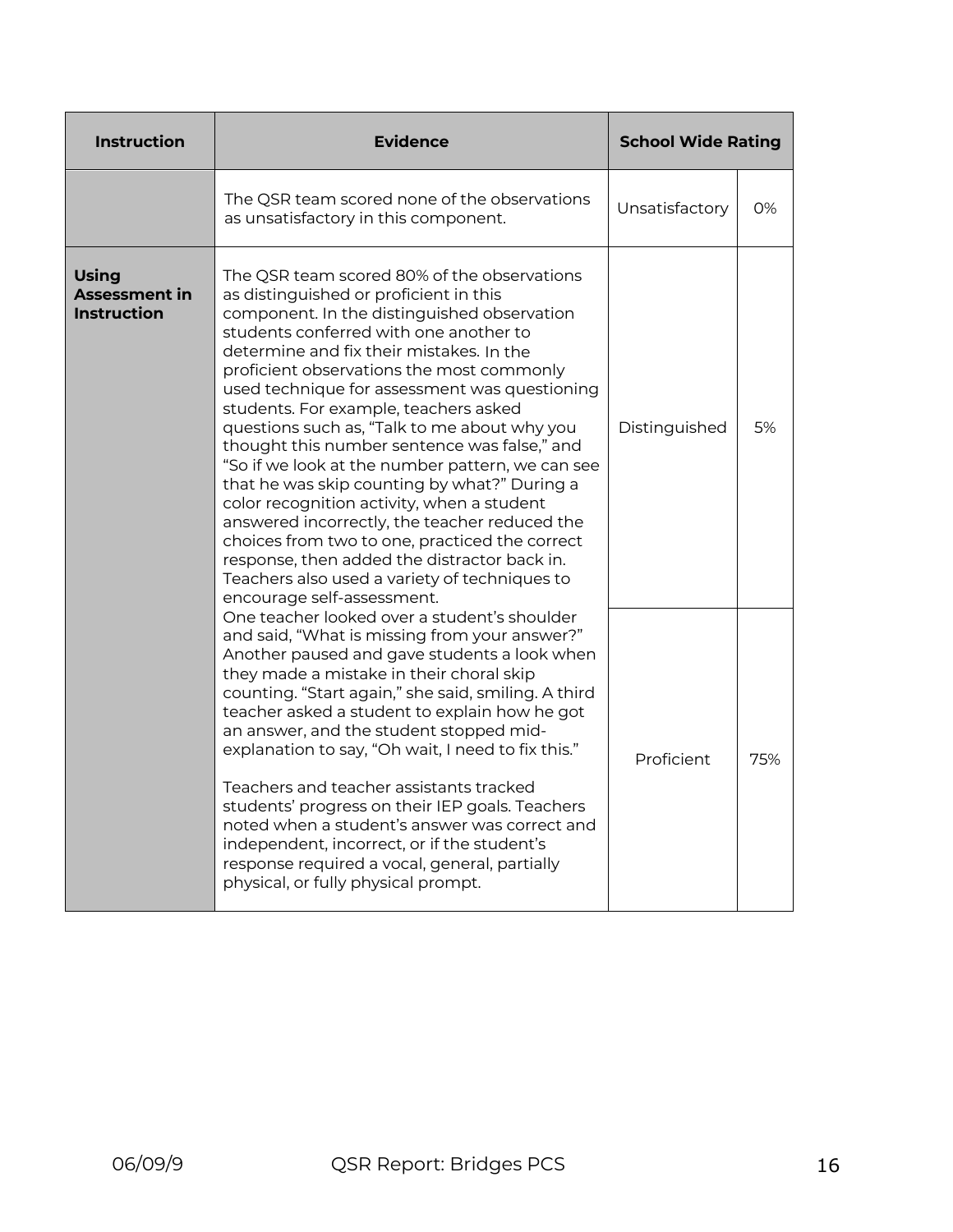| <b>Instruction</b> | <b>Evidence</b>                                                                                                                                                                                                                                                                                                                                                                                                                                                                                                                                                                                                                                 | <b>School Wide Rating</b> |     |
|--------------------|-------------------------------------------------------------------------------------------------------------------------------------------------------------------------------------------------------------------------------------------------------------------------------------------------------------------------------------------------------------------------------------------------------------------------------------------------------------------------------------------------------------------------------------------------------------------------------------------------------------------------------------------------|---------------------------|-----|
|                    | The QSR team rated 20% of the observations as<br>basic in this component. In these observations<br>assessment was used sporadically to support<br>instruction through some teacher monitoring.<br>In one observation the teacher provided timely<br>and specific feedback to students as they wrote<br>their paragraph responses by referencing an<br>anchor chart. However, students were only<br>partially aware of the assessment criteria for<br>their written paragraphs. Student work<br>products varied widely. In another observation<br>all students finished the worksheet but only a<br>few engaged in the discussion that followed. | <b>Basic</b>              | 20% |
|                    | The QSR team scored none of the observations<br>as unsatisfactory in this component.                                                                                                                                                                                                                                                                                                                                                                                                                                                                                                                                                            | Unsatisfactory            | 0%  |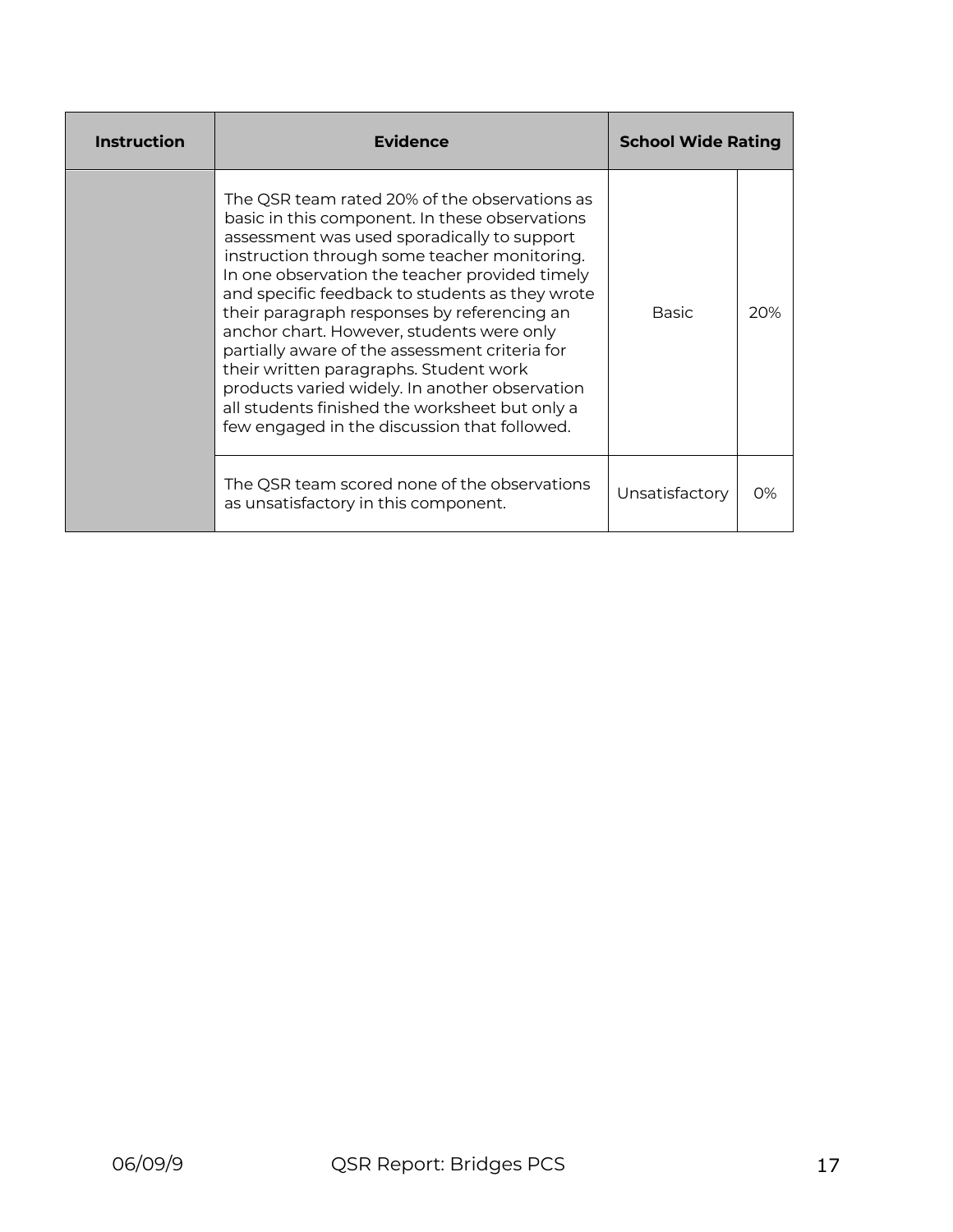# **APPENDIX I: CLASSROOM ENVIRONMENT RUBRIC**

| <b>The Classroom</b><br><b>Environment</b>                                | Unsatisfactory                                                                                                                                                                                                             | <b>Basic</b>                                                                                                                                                                                                                                                                                                                                 | <b>Proficient</b>                                                                                                                                                                                                                                 | <b>Distinguished</b>                                                                                                                                                                                                                                                                                                                    |  |
|---------------------------------------------------------------------------|----------------------------------------------------------------------------------------------------------------------------------------------------------------------------------------------------------------------------|----------------------------------------------------------------------------------------------------------------------------------------------------------------------------------------------------------------------------------------------------------------------------------------------------------------------------------------------|---------------------------------------------------------------------------------------------------------------------------------------------------------------------------------------------------------------------------------------------------|-----------------------------------------------------------------------------------------------------------------------------------------------------------------------------------------------------------------------------------------------------------------------------------------------------------------------------------------|--|
| <b>Creating an</b><br><b>Environment of</b><br><b>Respect and Rapport</b> | Classroom interactions.<br>both between the teacher<br>and students and among<br>students, are negative or<br>inappropriate and<br>characterized by sarcasm,<br>putdowns, or conflict.                                     | Classroom interactions<br>are generally appropriate<br>and free from conflict<br>but may be<br>characterized by<br>occasional displays of<br>insensitivity.                                                                                                                                                                                  | Classroom interactions<br>reflect general warmth<br>and caring, and are<br>respectful of the cultural<br>and developmental<br>differences among<br>groups of students.                                                                            | Classroom interactions<br>are highly respectful,<br>reflecting genuine<br>warmth and caring<br>toward individuals.<br>Students themselves<br>ensure maintenance of<br>high levels of civility<br>among member of the<br>class.                                                                                                          |  |
| <b>Establishing a Culture</b><br>for Learning                             | The classroom does not<br>represent a culture for<br>learning and is<br>characterized by low<br>teacher commitment to<br>the subject, low<br>expectations for student<br>achievement, and little<br>student pride in work. | The classroom<br>environment reflects<br>only a minimal culture<br>for learning, with only<br>modest or inconsistent<br>expectations for student<br>achievement, little<br>teacher commitment to<br>the subject, and little<br>student pride in work.<br>Both teacher and<br>students are performing<br>at the minimal level to<br>"get by." | The classroom<br>environment represents<br>a genuine culture for<br>learning, with<br>commitment to the<br>subject on the part of<br>both teacher and<br>students, high<br>expectations for student<br>achievement, and<br>student pride in work. | Students assumes<br>much of the<br>responsibility for<br>establishing a culture<br>for learning in the<br>classroom by taking<br>pride in their work,<br>initiating<br>improvements to their<br>products, and holding<br>the work to the highest<br>standard. Teacher<br>demonstrates as<br>passionate<br>commitment to the<br>subject. |  |
| <b>Managing Classroom</b><br><b>Procedures</b>                            | Classroom routines and<br>procedures are either<br>nonexistent or inefficient,<br>resulting in the loss of<br>much instruction time.                                                                                       | Classroom routines and<br>procedures have been<br>established but function<br>unevenly or<br>inconsistently, with some<br>loss of instruction time.                                                                                                                                                                                          | Classroom routines and<br>procedures have been<br>established and function<br>smoothly for the most<br>part, with little loss of<br>instruction time.                                                                                             | Classroom routines and<br>procedures are<br>seamless in their<br>operation, and students<br>assume considerable<br>responsibility for their<br>smooth functioning.                                                                                                                                                                      |  |
| <b>Managing Student</b><br><b>Behavior</b>                                | Student behavior is poor,<br>with no clear expectations,<br>no monitoring of student<br>behavior, and<br>inappropriate response to<br>student misbehavior.                                                                 | Teacher makes an effort<br>to establish standards of<br>conduct for students,<br>monitor student<br>behavior, and respond to<br>student misbehavior, but<br>these efforts are not<br>always successful.                                                                                                                                      | Teacher is aware of<br>student behavior, has<br>established clear<br>standards of conduct,<br>and responds to student<br>misbehavior in ways that<br>are appropriate and<br>respectful of the<br>students.                                        | Student behavior is<br>entirely appropriate,<br>with evidence of<br>student participation in<br>setting expectations<br>and monitoring<br>behavior. Teacher's<br>monitoring of student<br>behavior is subtle and<br>preventive, and<br>teachers' response to<br>student misbehavior is<br>sensitive to individual<br>student needs.     |  |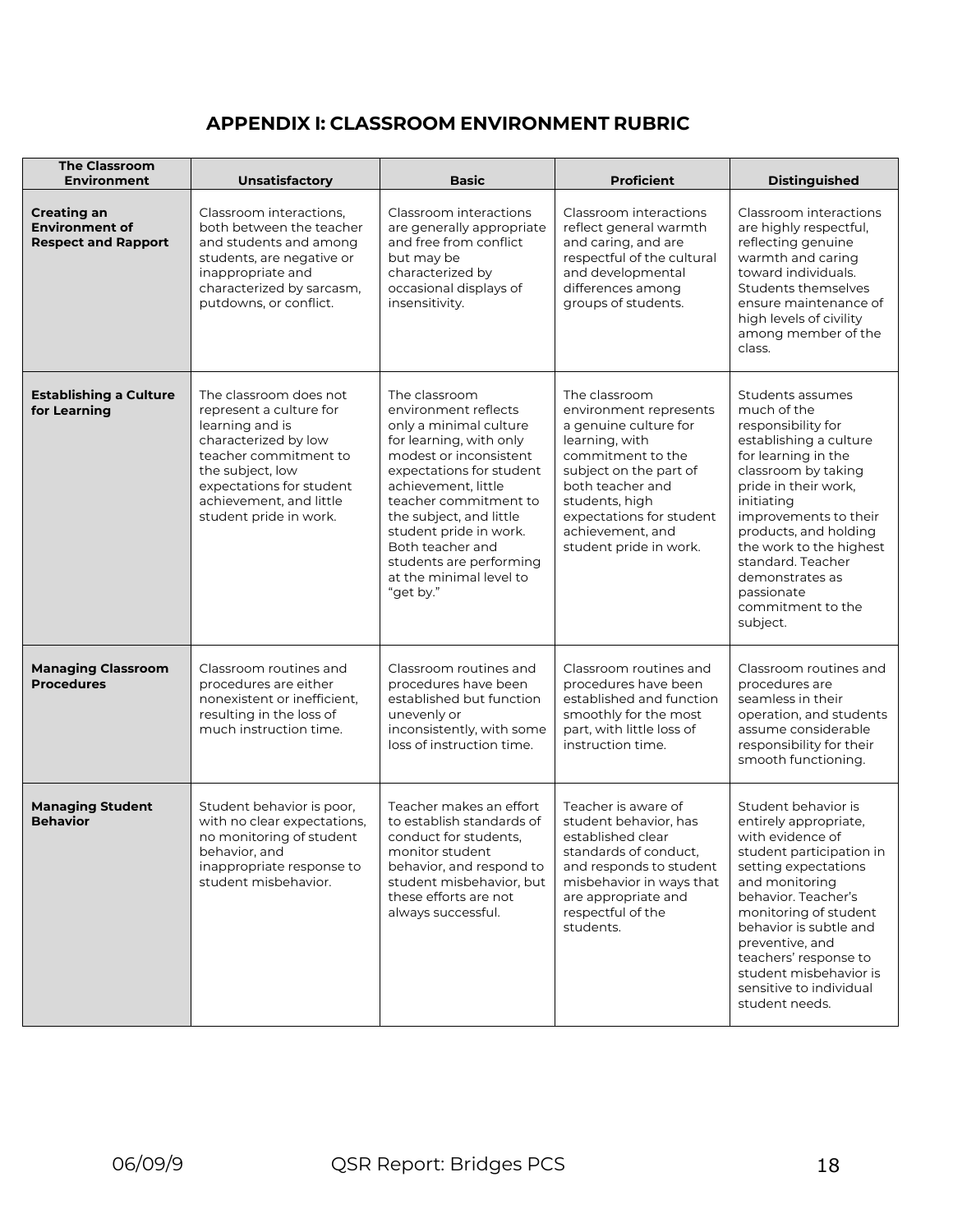# **APPENDIX II: INSTRUCTION RUBRIC**

| Instruction                                                     | Unsatisfactory                                                                                                                                                                                                                                                                                                                    | <b>Basic</b>                                                                                                                                                                                                                                                                                                                                                                                                                         | <b>Proficient</b>                                                                                                                                                                                                                                                                                                                                                                                                                                                                      | <b>Distinguished</b>                                                                                                                                                                                                                                                                                                                                                                                                                                                                                                                                                                                                                              |  |
|-----------------------------------------------------------------|-----------------------------------------------------------------------------------------------------------------------------------------------------------------------------------------------------------------------------------------------------------------------------------------------------------------------------------|--------------------------------------------------------------------------------------------------------------------------------------------------------------------------------------------------------------------------------------------------------------------------------------------------------------------------------------------------------------------------------------------------------------------------------------|----------------------------------------------------------------------------------------------------------------------------------------------------------------------------------------------------------------------------------------------------------------------------------------------------------------------------------------------------------------------------------------------------------------------------------------------------------------------------------------|---------------------------------------------------------------------------------------------------------------------------------------------------------------------------------------------------------------------------------------------------------------------------------------------------------------------------------------------------------------------------------------------------------------------------------------------------------------------------------------------------------------------------------------------------------------------------------------------------------------------------------------------------|--|
| <b>Communicating with</b><br><b>Students</b>                    | Teacher's oral and<br>written communication<br>contains errors or is<br>unclear or<br>inappropriate to<br>students. Teacher's<br>purpose in a lesson or<br>unit is unclear to<br>students. Teacher's<br>explanation of the<br>content is unclear or<br>confusing or uses<br>inappropriate language.                               | Teacher's oral and<br>written communication<br>contains no errors, but<br>may not be completely<br>appropriate or may<br>require further<br>explanations to avoid<br>confusion. Teacher<br>attempts to explain the<br>instructional purpose,<br>with limited success.<br>Teacher's explanation of<br>the content is uneven;<br>some is done skillfully,<br>but other portions are<br>difficult to follow.                            | Teacher communicates<br>clearly and accurately to<br>students both orally and<br>in writing. Teacher's<br>purpose for the lesson or<br>unit is clear, including<br>where it is situation within<br>broader learning.<br>Teacher's explanation of<br>content is appropriate<br>and connects with<br>students' knowledge and<br>experience.                                                                                                                                              | Teacher's oral and written<br>communication is clear and<br>expressive, anticipating<br>possible student<br>misconceptions. Makes the<br>purpose of the lesson or unit<br>clear, including where it is<br>situated within broader<br>learning, linking purpose to<br>student interests. Explanation<br>of content is imaginative, and<br>connects with students'<br>knowledge and experience.<br>Students contribute to<br>explaining concepts to their<br>peers.                                                                                                                                                                                 |  |
| <b>Using Questioning</b><br>and Discussion<br><b>Techniques</b> | Teacher makes poor<br>use of questioning and<br>discussion techniques.<br>with low-level<br>questions, limited<br>student participation,<br>and little true<br>discussion.                                                                                                                                                        | Teacher's use of<br>questioning and<br>discussion techniques is<br>uneven with some high-<br>level question; attempts<br>at true discussion;<br>moderate student<br>participation.                                                                                                                                                                                                                                                   | Teacher's use of<br>questioning and<br>discussion techniques<br>reflects high-level<br>questions, true discussion,<br>and full participation by<br>all students.                                                                                                                                                                                                                                                                                                                       | Students formulate may of the<br>high-level questions and<br>assume responsibility for the<br>participation of all students in<br>the discussion.                                                                                                                                                                                                                                                                                                                                                                                                                                                                                                 |  |
| <b>Engaging Students in</b><br>Learning                         | Students are not at all<br>intellectually engaged<br>in significant learning,<br>as a result of<br>inappropriate activities<br>or materials, poor<br>representations of<br>content, or lack of<br>lesson structure.                                                                                                               | Students are<br>intellectually engaged<br>only partially, resulting<br>from activities or<br>materials or uneven<br>quality, inconsistent<br>representation of<br>content or uneven<br>structure of pacing.                                                                                                                                                                                                                          | Students are intellectually<br>engaged throughout the<br>lesson, with appropriate<br>activities and materials,<br>instructive<br>representations of<br>content, and suitable<br>structure and pacing of<br>the lesson.                                                                                                                                                                                                                                                                 | Students are highly engaged<br>throughout the lesson and<br>make material contribution to<br>the representation of content,<br>the activities, and the<br>materials. The structure and<br>pacing of the lesson allow for<br>student reflection and closure.                                                                                                                                                                                                                                                                                                                                                                                       |  |
| <b>Using Assessment in</b><br><b>Instruction</b>                | Students are unaware<br>of criteria and<br>performance standards<br>by which their work will<br>be evaluated, and do<br>not engage in self-<br>assessment or<br>monitoring. Teacher<br>does not monitor<br>student learning in the<br>curriculum, and<br>feedback to students is<br>of poor quality and in<br>an untimely manner. | Students know some of<br>the criteria and<br>performance standards<br>by which their work will<br>be evaluated, and<br>occasionally assess the<br>quality of their own work<br>against the assessment<br>criteria and performance<br>standards. Teacher<br>monitors the progress of<br>the class as a whole but<br>elicits no diagnostic<br>information; feedback to<br>students is uneven and<br>inconsistent in its<br>timeliness. | Students are fully aware<br>of the criteria and<br>performance standards<br>by which their work will<br>be evaluated, and<br>frequently assess and<br>monitor the quality of<br>their own work against<br>the assessment criteria<br>and performance<br>standards. Teacher<br>monitors the progress of<br>groups of students in the<br>curriculum, making<br>limited use of diagnostic<br>prompts to elicit<br>information; feedback is<br>timely, consistent, and of<br>high quality. | Students are fully aware of the<br>criteria and standards by<br>which their work will be<br>evaluated, have contributed to<br>the development of the<br>criteria, frequently assess and<br>monitor the quality of their<br>own work against the<br>assessment criteria and<br>performance standards, and<br>make active use of that<br>information in their learning.<br>Teacher actively and<br>systematically elicits<br>diagnostic information from<br>individual students regarding<br>understanding and monitors<br>progress of individual<br>students; feedback is timely,<br>high quality, and students use<br>feedback in their learning. |  |